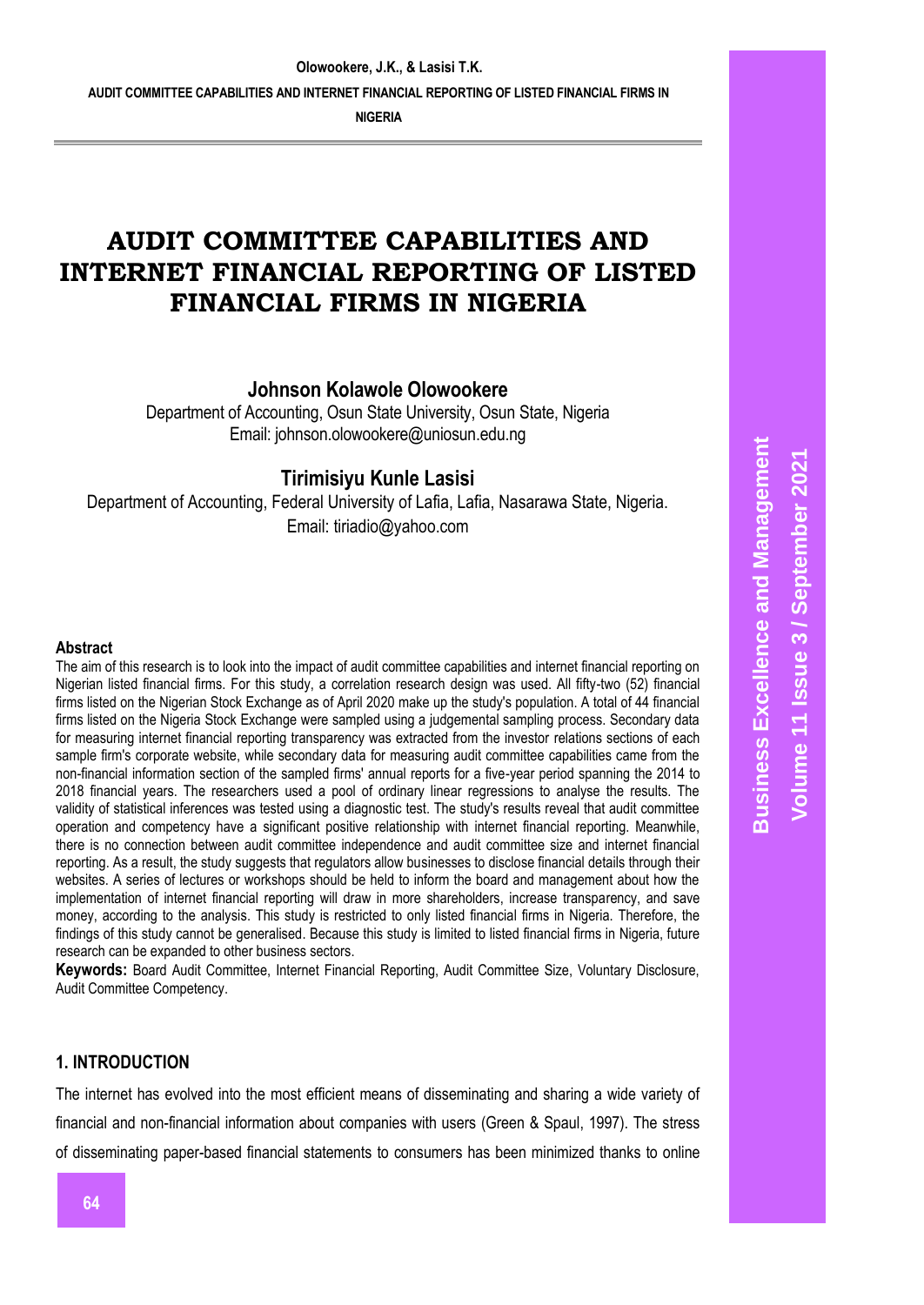## **Olowookere, J.K., & Lasisi T.K. AUDIT COMMITTEE CAPABILITIES AND INTERNET FINANCIAL REPORTING OF LISTED FINANCIAL FIRMS IN**

**NIGERIA**

financial reporting (Gowthorpe & Flynn, 1997). The use of the internet to disclose corporate financial information has improved overall transparency, reduced information asymmetry, and raised public awareness of company results (Kelton & Yang, 2008; Puspitaningrum & Atmini, 2012). The audit committee, as a key component of corporate governance, is responsible for overseeing financial statements, accounting practices and standards, disclosure procedures, performance, independence, and controlling the internal control process in organizations. According to Akhtaruddin and Haron (2010), an audit committee is a control system that reduces information symmetry. According to Mallin (2007), the audit committee oversees and reviews financial reporting procedures and serves as a liaison between internal and external auditors, as well as managers and executives, to ensure a consistent and error-free flow of information and reporting transparency. The audit committee keeps an eye on businesses to ensure that investors' interests are protected. The details presented by the company assist investors in making decisions on whether or not to stay with a particular company, and they are provided by the Internet Financial Reporting System (IFR).

According to previous audit committee literature, an audit committee's efficacy is determined by its characteristics (Akhtaruddin & Haron, 2010; Dhaliwal et al., 2010). The effectiveness of committees has had a major impact on internet financial reporting, according to Bin-Ghanem and Ariff (2016). In contrast, Kelton and Yang (2008) discovered that the audit committee's number of meetings and financial experience had a major impact on internet financial reporting. Abdillah (2016a) also discovered that the financial experience of the audit committee had a substantial positive impact on internet financial reporting, while the number of audit committee meetings had no significant effect. The audit committee's ability to carry out its duties effectively is thus dependent on a reliable combination of experience, knowledge, scale, and capabilities. (Madi et al., 2014). Online financial reporting (IFR) activities are usually voluntary and uncontrolled, despite the advantages of the internet as a medium for sharing corporate information (Dutta & Bose, 2007). As a result, internet financial reporting (IFR) disclosure practices are left to the discretion of administrators, creating questions about the accuracy of the information reported to outsiders (Kelton & Yang, 2008).

According to Section 359 (3) of the Company and Allied Matters Act, CAMA (2004) as amended, which mandates the formation of Audit Committees for public companies in Nigeria, "the auditor shall, in the case of a public company, also make a report to an Audit Committee which shall be established by the Public Company. "This provision was strengthened further by Section 359 (4), which requires that the committee be formed of an equal number of directors and shareholders' representatives, with a maximum of six members. The clause requiring the establishment of Audit Committees in Public Businesses in Nigeria was strengthened further in 2003 by the Securities and Exchange Commission's Code of Best Practices for Corporate Governance in Nigeria, which was applicable to all public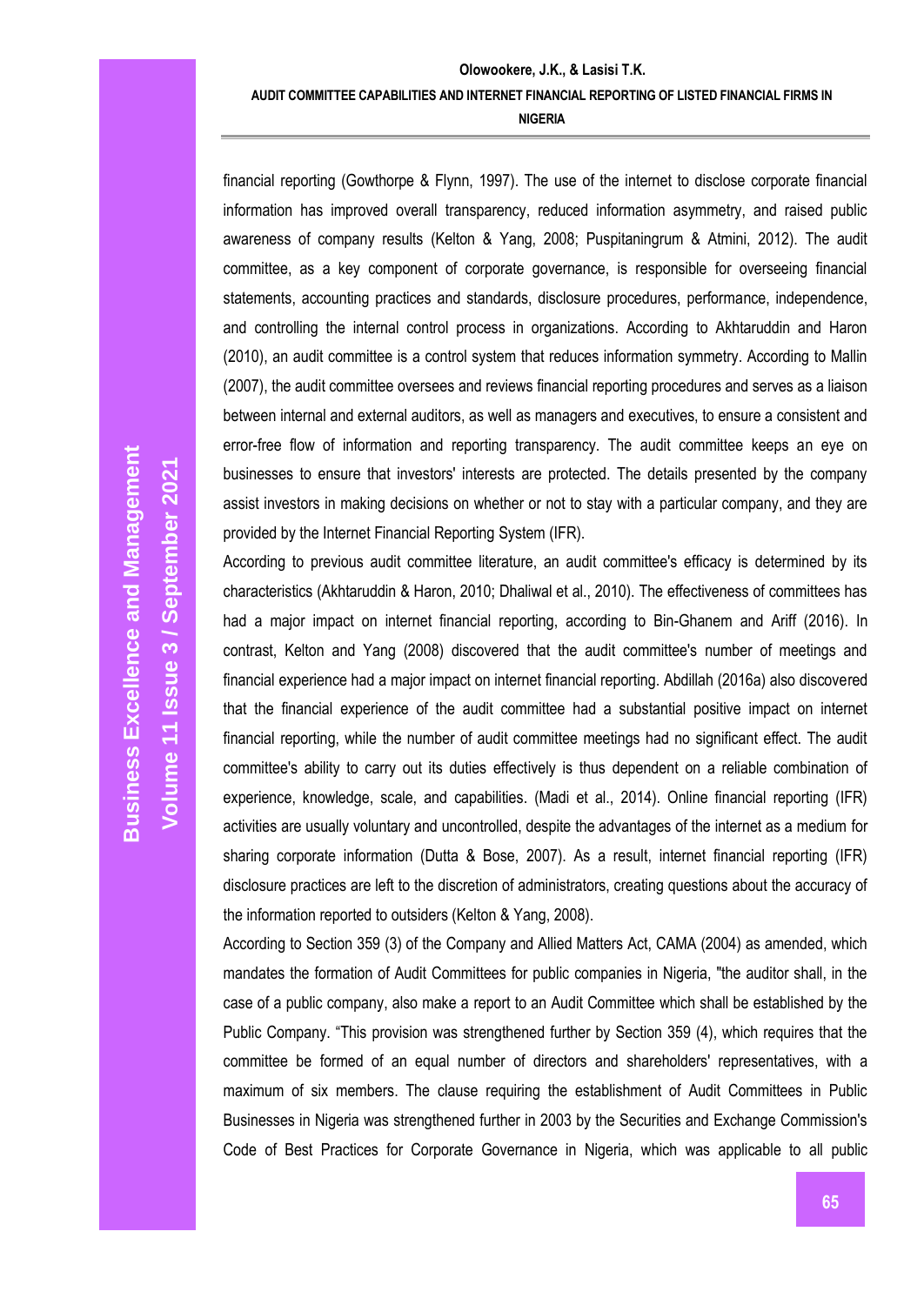## **Olowookere, J.K., & Lasisi T.K. AUDIT COMMITTEE CAPABILITIES AND INTERNET FINANCIAL REPORTING OF LISTED FINANCIAL FIRMS IN NIGERIA**

companies in Nigeria. According to (Nat, 2013), the 2003 SEC Code required corporations to form Audit Committees and further specified that the Audit Committee should include directors' representatives. The 2003 SEC Code has been superseded by the Securities and Exchange Commission's 2011 Code of Corporate Governance in Nigeria, which was effective on 1st April 2011. Perhaps taking a cue from the 2003 SEC Code, the Central Bank of Nigeria's Code of Corporate Governance for Banks in Nigeria Post-Consolidation, which is mandatory for all banks operating in Nigeria, also includes a provision requiring the establishment of audit committees in all banks operating in Nigeria. Additionally, the National Insurance Commission's (NAICOM) Code of Corporate Governance for Insurance Businesses in Nigeria provides for the establishment of Audit Committees for Insurance and Reinsurance companies operating in Nigeria. The Audit Committee, on the other hand, received only a passing mention in two provisions of the National Pension Commission's (PENCOM) Code of Corporate Governance for Licensed Pension Operators; the first provision recognises the Audit Committee as one of the Committees that the Board of Directors of a relevant company may establish to facilitate its work, and the second provision stipulates that the. (National Geographic, 2013).

The relationship between audit committee characteristics and internet financial reporting has been the subject of many research studies. Nonetheless, the findings are inconsistent (Kelton & Yang, 2008; Puspitaningrum, & Atmini, 2012). In Nigeria, several studies on internet financial reporting have been conducted. Mustafa, Salaudeen, and Lasisi (2018) investigated the impact of corporate governance mechanisms on internet financial reporting of Nigerian listed companies. Foreign ownership, institutional ownership, business organisation size, and profitability were also investigated as factors affecting internet financial reporting by Mustafa and Lasisi (2018). Agboola and Salawu (2012) looked into the impact of firm size, profitability, and gearing on voluntary web disclosure by Nigerian commercial banks; Monday and Nancy (2016) looked into the impact of firm size, profitability, and gearing on voluntary web disclosure by Nigerian commercial banks; and Yusuf (2013) looked into the relationship between internet financial reporting and profitability, leverage, company size, and forecasting. While many studies have looked into the level of internet financial reporting and its determinants, researchers are aware of only a few that have looked into the impact of audit committee capabilities on internet financial reporting in Nigeria. As a result, by analyzing the impact of audit committee capabilities (audit committee operation, audit committee competency, audit committee independence, and audit committee size) on internet financial reporting (IFR) of listed financial firms in Nigeria, this study will make a significant contribution to filling a gap in the current literature.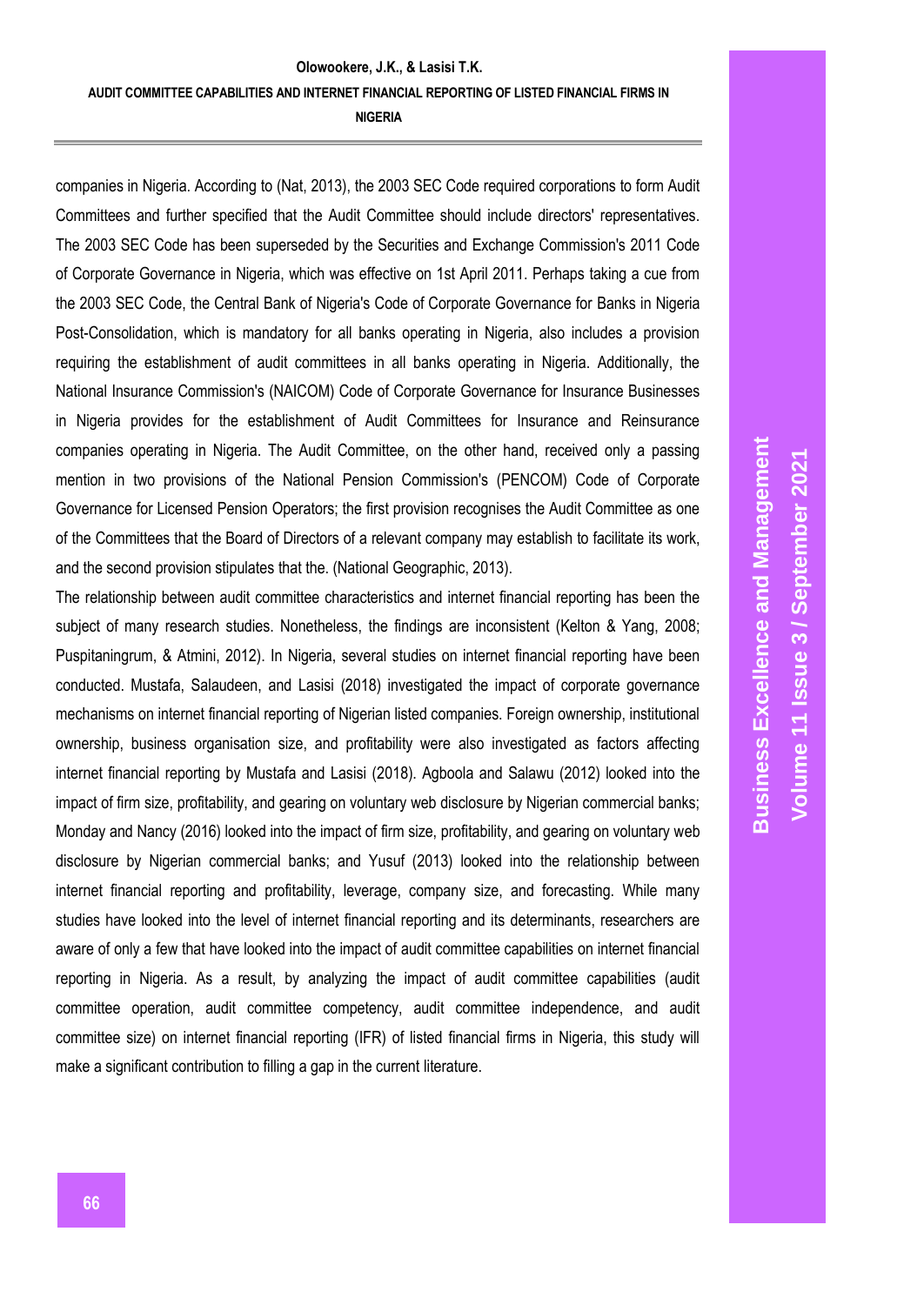## **2. LITERATURE REVIEW**

The effect of corporate governance on internet financial reporting was investigated by Kelton and Yang (2008). Shareholder interests, ownership structure, board composition, and audit committee characteristics are all factors in the report. The magnitude of each sample firm's IFR was measured using a disclosure index that took into account presentation style, information quality, and corporate governance disclosures. According to the study's findings, firms with weak shareholder rights, a lower percentage of block holder ownership, a higher percentage of independent directors, a more diligent audit committee, and a higher percentage of audit committee members who are considered financial experts are more likely to engage in IFR.

Yap, Saleh, and Abessi (2011) looked into the link between corporate governance processes, ownership structures, internet visibility, and financial reporting on the internet. The institutional theory was used to generate hypotheses about Malaysian-specific factors. The study examined the contents of listed companies' websites using the FASB's richer and more comprehensive disclosure/attributes index (2000). The regression model results show that independent non-executive directors, directors with accounting and business qualifications, board size, and shareholder numbers are all positively significantly related to Internet financial reporting. The results also show that having a financial and accounting qualified audit committee is favourably correlated with Internet visibility. These results indicate that, in response to technological complexity, qualified directors and accounting professionals are establishing good reporting practices to construct homogeneous organizational practices.

The relationship between corporate governance mechanisms and the level of internet financial reporting by Indonesian companies was investigated by Puspitaningrum and Atmini (2012). All 420 Indonesian companies listed on the Indonesian Stock Exchange (IDX) in 2010 are included in the study population. Purposive sampling was used to select 95 companies for the analysis. The data was analysed using multiple regression. The findings show that only the frequency of audit committee meetings influences voluntary disclosure of internet financial reporting among corporate governance mechanisms.

The impact of audit committee characteristics on internet financial reporting (IFR) of listed companies in Bahrain was investigated by AlMatrooshi, Al-Sartawi, and Sanad (2016). The research is being conducted in the Kingdom of Bahrain throughout 2014.For Bahraini listed firms, the multi-regression test was used to assess the relationship between audit committee characteristics and IFR. The study's findings revealed that there is a negative association between audit committee characteristics and internet financial reporting, implying that audit committee characteristics have little bearing on financial information disclosure over the internet. In the meantime, the board's and Big4's frequency of meetings culminated in a good partnership with internet financial reporting. The effectiveness of the board of directors and audit committee on the basis of Internet Financial Reporting (IFR) disclosure activities was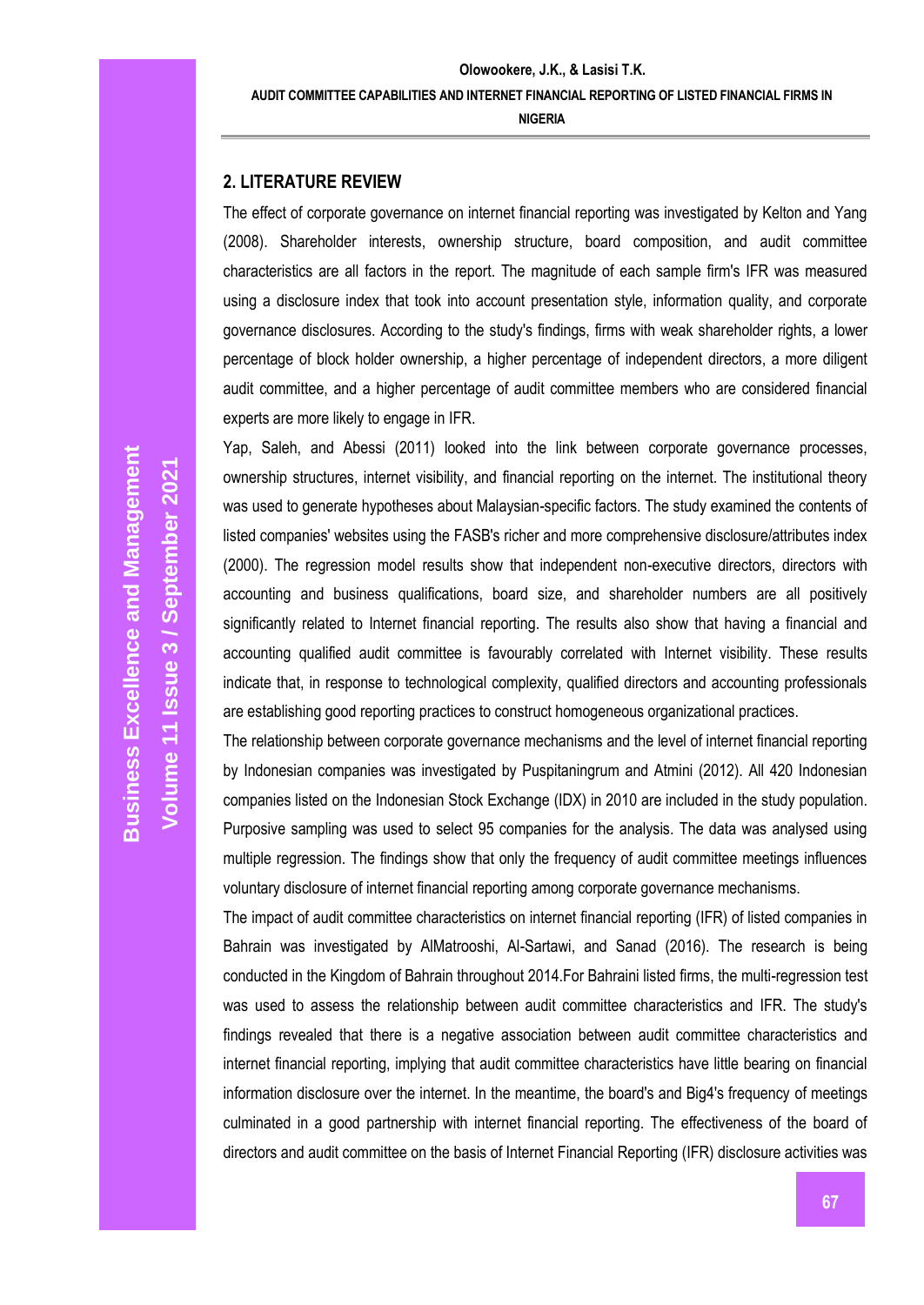## **Olowookere, J.K., & Lasisi T.K. AUDIT COMMITTEE CAPABILITIES AND INTERNET FINANCIAL REPORTING OF LISTED FINANCIAL FIRMS IN NIGERIA**

investigated by Bin-Ghanem and Ariff (2016). The research looked at 152 publicly traded financial firms in Gulf Cooperation Council countries (GCC). To determine the degree of IFR disclosure, the researchers used content analysis based on a weighted index of 35 IFR products. The data was analysed using multiple regression analysis in this report. The study's findings indicate that the performance of the board of directors and audit committee has a substantial impact on the extent of IFR disclosure.

The impact of corporate governance and ownership structure on internet financial reporting in manufacturing companies in Indonesia was investigated by Hezadeen, Djamhuri, and Widya (2016). The study's population was made up of publicly traded firms on the Indonesia Stock Exchange in 2015. Filter parameters were used to screen 137 manufacturing firms. The findings showed that board of management competency, board of director meetings, and audit committee competence all have a positive impact on financial reporting on the internet. However, the findings revealed that the size of the board of directors has a negative impact on internet financial reporting. Furthermore, there is no evidence that audit committee independence, audit committee size, audit committee operation, ownership concentration on the top 5 shareholders, or multiple shareholders influence internet financial reporting.

The effectiveness of the board of commissioners and audit committees on internet financial reporting was investigated by Jao, Mediaty, Hamzah, Winar, Laba (2019). A purposive sampling technique was used to select samples from the financial partners listed on the Indonesia Stock Exchange. In 2017, data was gathered from the company's annual report and website. For data interpretation, the thesis used multiple linear regressions. The study's results revealed that the effectiveness of the board of commissioners had no significant impact on internet financial reporting, while the effectiveness of the audit committee had a positive and significant impact on internet financial reporting.

Salawu (2013) investigated the scope and types of voluntary financial information disclosure on the internet in Nigeria. Secondary data was used in the analysis. A total of 155 financial and non-financial companies listed on the Nigerian Stock Exchange (NSE) were chosen for the study. Data on financial reporting on the internet was gathered from the websites of the companies in the study. Data was analysed using content and descriptive analyses. According to the findings, 139 firms, or 90 percent of the listed companies, have websites, while 16 (10 percent) do not. Websites are used by 98% of the financial industry, which includes banking, insurance, mortgages, and other financial institutions. Just 77 (55 percent) of the 139 firms that had a website reported financial information on their pages, while the remaining 62 (45 percent) did not.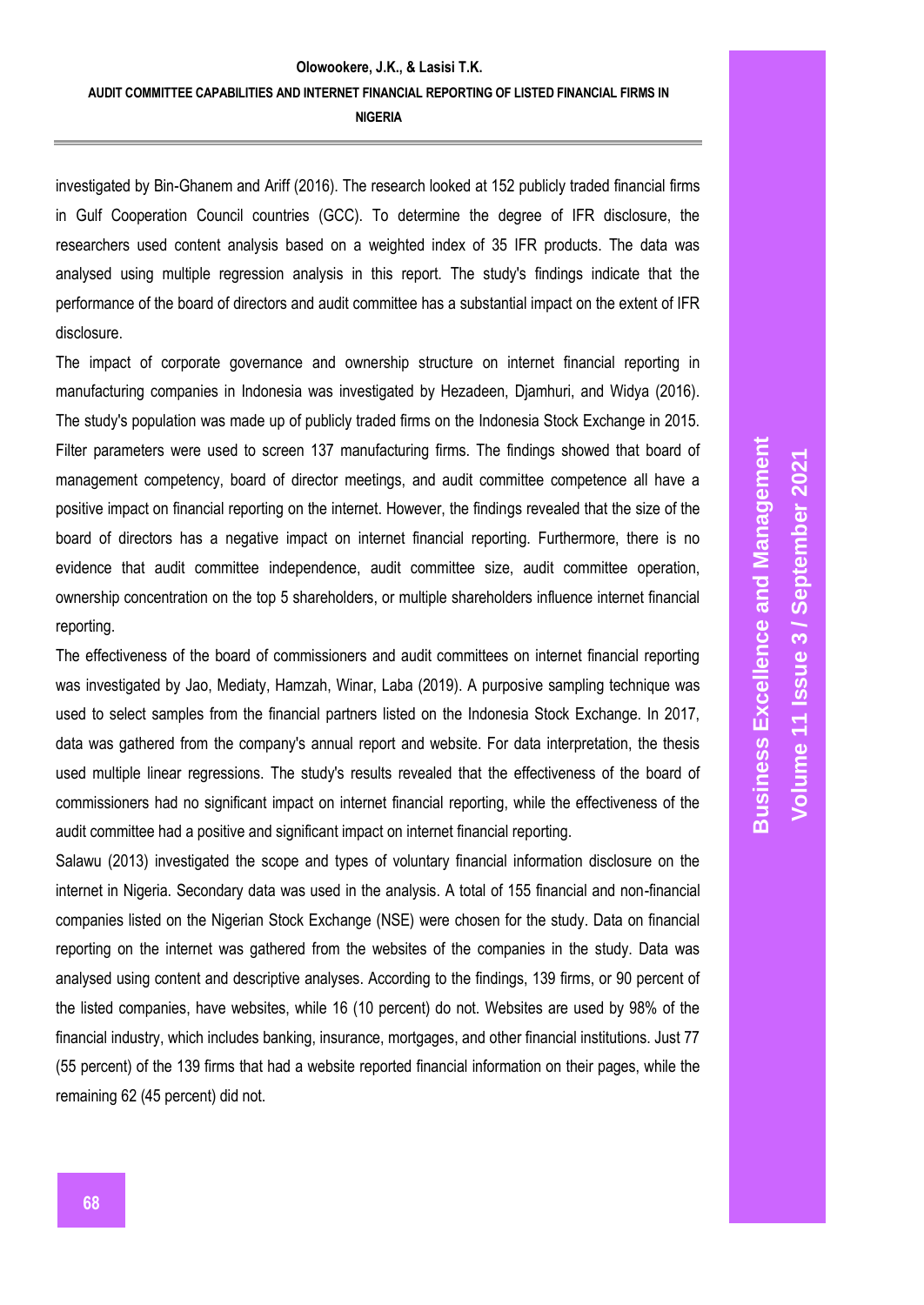### **Olowookere, J.K., & Lasisi T.K. AUDIT COMMITTEE CAPABILITIES AND INTERNET FINANCIAL REPORTING OF LISTED FINANCIAL FIRMS IN NIGERIA**

Adebimpe and Ikenna (2013) looked at financial reporting on the internet and firms characteristics. According to the findings, 80.8 percent of Nigeria's publicly traded companies have websites, while 19.2 percent do not have websites or do not have websites that are available. The financial sector has the most companies with official websites (55), while the manufacturing sector has the most companies without official websites (14). The results of the regression analysis show that the internet financial reporting (IFR) index has a significant relationship with business size (log of total assets) and the industrial sector. However, the IFR index did not find profitability, auditor form, or business age to be important explanatory variables.

Agboola and Salawu (2012) looked into the major factors that influence financial reporting on the internet in Nigeria. Secondary data was gathered from the 77 sample firms' annual reports and accounts, as well as the Nigerian Stock Exchange's annual publications. Two major factors affecting IFR in Nigeria were discovered in the study. The scale of the company had a constructive and important relationship with the IFR practice. As a result, larger companies use IFR rather than their smaller counterparts. The findings also revealed that the form of auditor was important and beneficial to all of the businesses.

In Nigeria, Yusuf (2013) looked at internet corporate news. An internet financial reporting index was used to research the companies listed on the Nigerian Stock Exchange (IFRI). The relationship between (IFRI) and profitability, leverage, scale, international listing, and industry type was studied using multiple regression analysis. The empirical result shows that the size of the business is the only aspect that has a substantial impact on the level of internet financial reporting.

In a study of internet financial reporting by commercial banks in Nigeria, Sanni, Akinpelu, Fatona, and Olatunde (2009) discovered that all of the banks sampled had websites and that the majority (77%) of them maintained some kind of financial information on the internet. They found, however, that only a handful of the banks had information that was comprehensive enough to be useful to customers, and that the majority of the information on the banks' websites was outdated.

Factors influencing financial internet reporting were investigated by Mustafa and Lasisi (2018). A sample of 125 companies listed on the Nigeria Stock Exchange were studied for foreign ownership, institutional ownership, company size, and profitability. The study used secondary data from the Investor Relations pages of each sample firm's corporate website and annual reports of the sample firms, which were analysed using panel data from 2010 to 2014. The data was analysed using pool multiple regression. The findings show that internet financial reporting has a significant positive relationship with international ownership, institutional ownership, and firm size, but a significant negative relationship with the profitability of the company.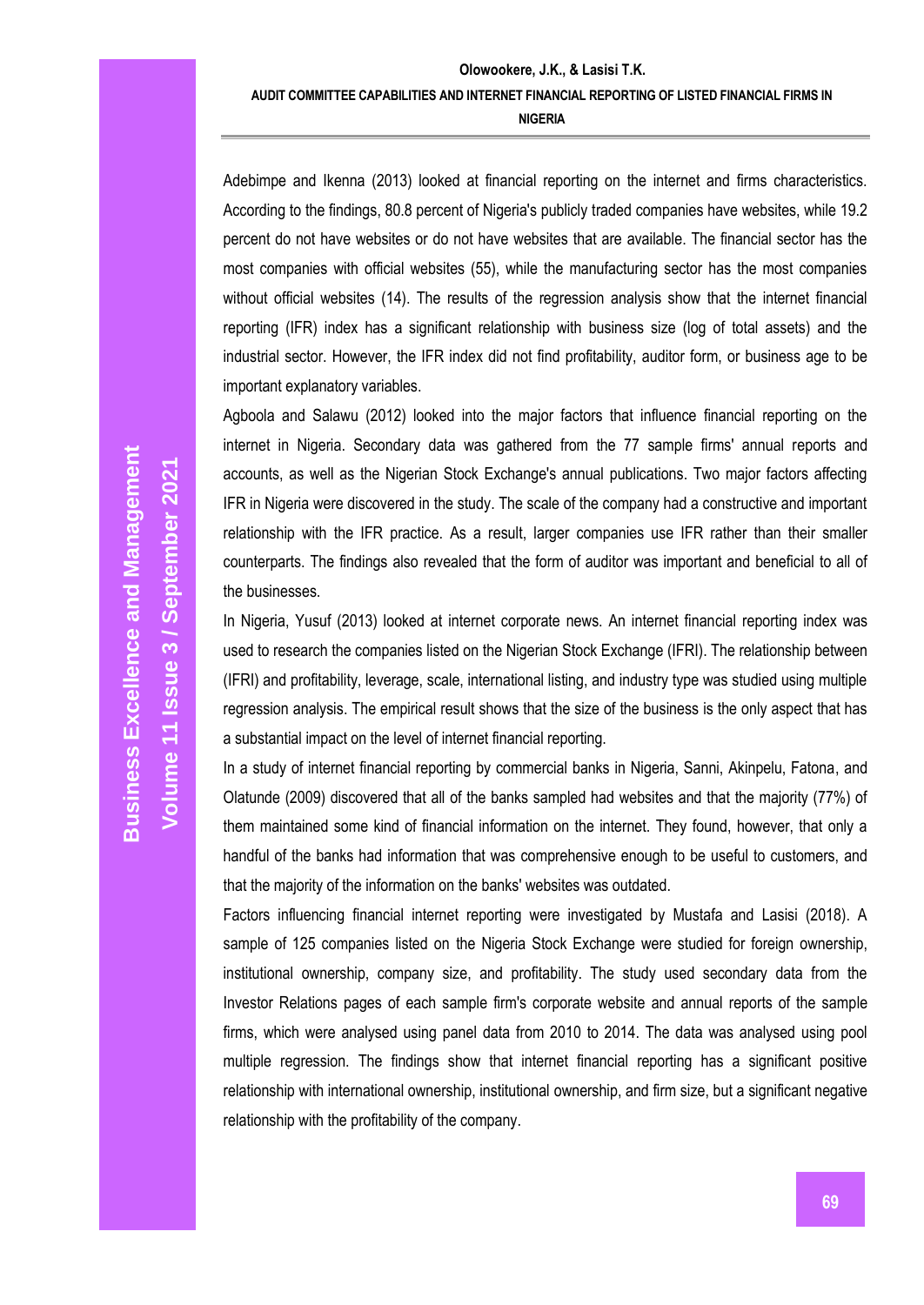Mustafa, Salaudeen, and Lasisi (2018) investigated the impact of corporate governance mechanisms on listed companies' internet financial reporting in Nigeria. To study a total of 125 companies listed on the Nigeria Stock Exchange, the study used an ex-post facto research design and a stratified sampling process. The study used panel secondary data from the Investor Relations sections of each sample firm's corporate website, as well as annual reports from the sampled companies, for a five-year period from 2012 to 2016. Pool ordinary least regression was used to analyze the data. The findings show that board independence, board size, board competence, and board diligence all have a significant positive relationship with internet financial reporting. Gender diversity on the board, on the other hand, has no impact on internet financial reporting.

## **3. CONCEPTUAL FRAMEWORK AND HYPOTHESES DEVELOPMENT**

This section addresses conceptual concerns such as audit committee capabilities, internet financial reporting, and the advancement of hypotheses.

## **3.1 Audit Committee Activity and Internet Financial Reporting**

Abbott, et al. (2004) discovered that the number of meetings held each year represents the committee members' ongoing commitment to discussing any auditing-related problems in order to aid progress. These findings suggest that audit committees that meet regularly are more proactive in carrying out their responsibilities. The audit committee can meet three to four times a year to efficiently carry out the duties and responsibilities of the company's financial reporting system. Bronson et al. (2006) discovered that the number of audit committee meetings is linked to management reports' voluntary disclosure of internal controls. Firms with a more proactive audit committee are more likely to participate in internet financial reporting, according to Kelton and Yang (2008). (IFR). Furthermore, Puspitaningrum and Atmini (2012) found that only the frequency of audit committee meetings affects voluntary disclosure of internet financial reporting among the corporate governance standards of ownership, independent commissioner, and audit committee characteristics. The research has resulted in the creation of a testable hypothesis based on the analysis of prior studies.

**Ho1:** There is no connection between audit committee activity and financial reporting on the internet.

## **3.2 Audit Committee Competency and Internet Financial Reporting**

The audit committee members must have two key competencies: financial reporting expertise and the ability to interpret reporting (financial reporting knowledge), and an understanding of the essence and function of financial report auditing (financial report auditing knowledge) (audit report knowledge). According to Velte and Stiglbauer (2011), the audit committee representatives' financial experience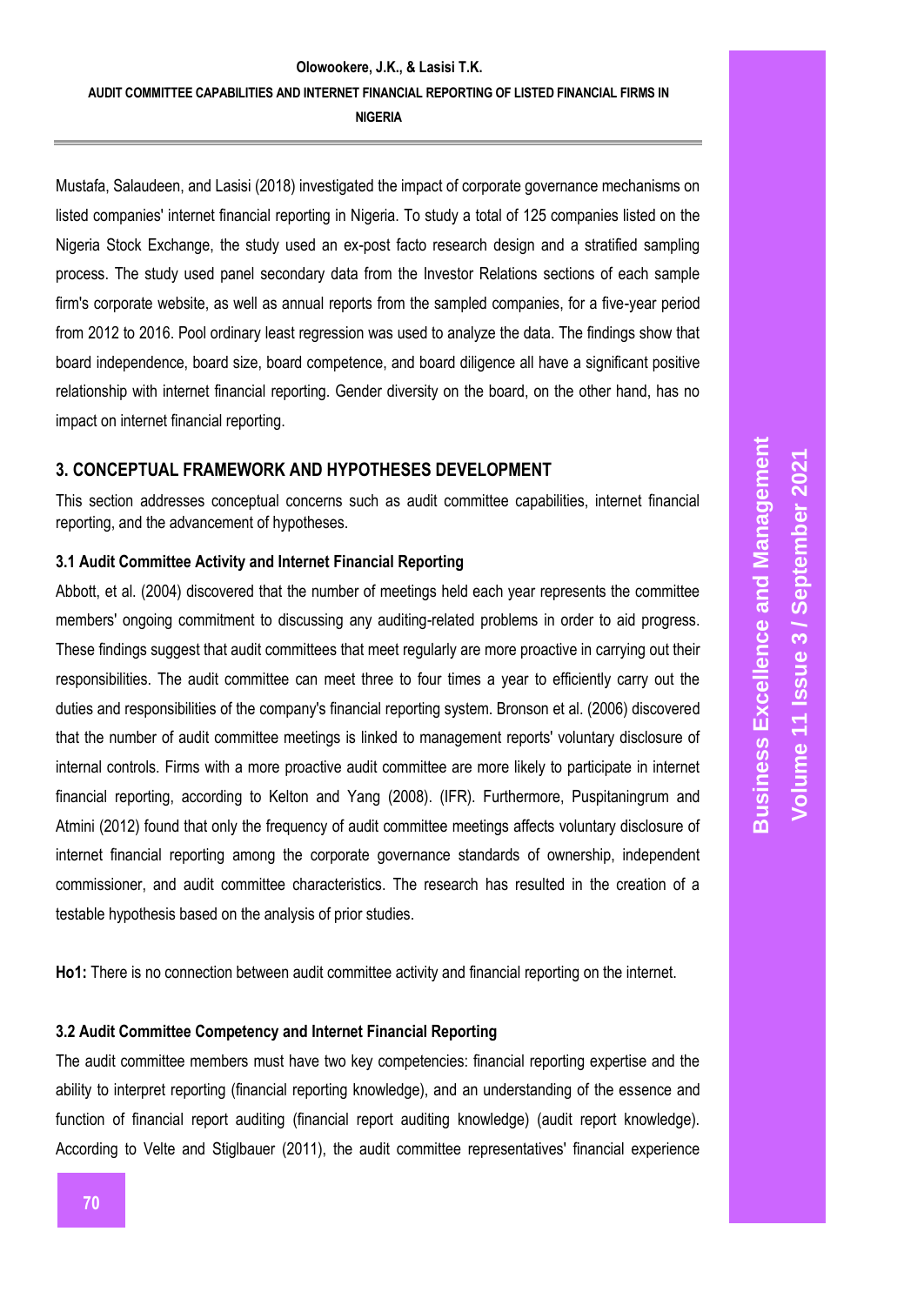offers a foundation for reducing knowledge asymmetries between the management board and the audit committee, as well as the respective organization costs. The audit committee's financial experience, according to empirical evidence, improves the consistency of financial reporting. The audit committee's financial and governance experience is linked to perceived financial efficiency and Internet financial reporting (Kelton & Yang, 2008). Andrea and Yang (2008) discovered evidence that audit committee competency has a positive impact on IFR. As a result, based on previous research, this study established a testable hypothesis.

**Ho2:** Audit committee competency and internet financial reporting have a negative relationship.

### **3.3 Audit Committee Independence and Internet Financial Reporting**

The audit committee must be independent of the company's management in order to protect shareholders' interests and perform its oversight function. The board should form an audit committee with a minimum of three members, the majority of whom must be independent, according to the MCCG (Revised, 2007). Members of the audit committee can only be non-executive directors. To minimize agency costs, Patelli and Prencipe (2007) argue for the coexistence of independent directors and voluntary disclosure. Independent directors can restrict the agent's opportunistic actions, reducing the agent's benefit from withholding such details. According to previous research, there are two explanations for increased oversight of audit committee director independence. First and foremost, independent directors can be hampered in their ability to challenge management because they have no financial or psychological links to the business (Baysinger & Butler, 1985; Carcello & Neal, 2003). Second, independent audit committee members have distinct reasons for better monitoring the growth and maintenance of reputational resources. Furthermore, Abbott and Parker (2000) suggest that the audit committee service will help independent directors improve their status as financial watchdogs. An independent audit committee, as demonstrated by Bliss, Muniandy, and Majid (2007), serves as a significant check on CEO supremacy. Independent audit committees, according to empirical evidence, will improve financial reporting efficiency and enhance a company's internal controls (Abbott & Parker, 2000; Abbott & Peter, 2004; Bliss et al., 2007). As a result of the above discussions, the study established a testable hypothesis as follows:

**Ho3:** There is no connection between audit committee independence and financial reporting on the internet.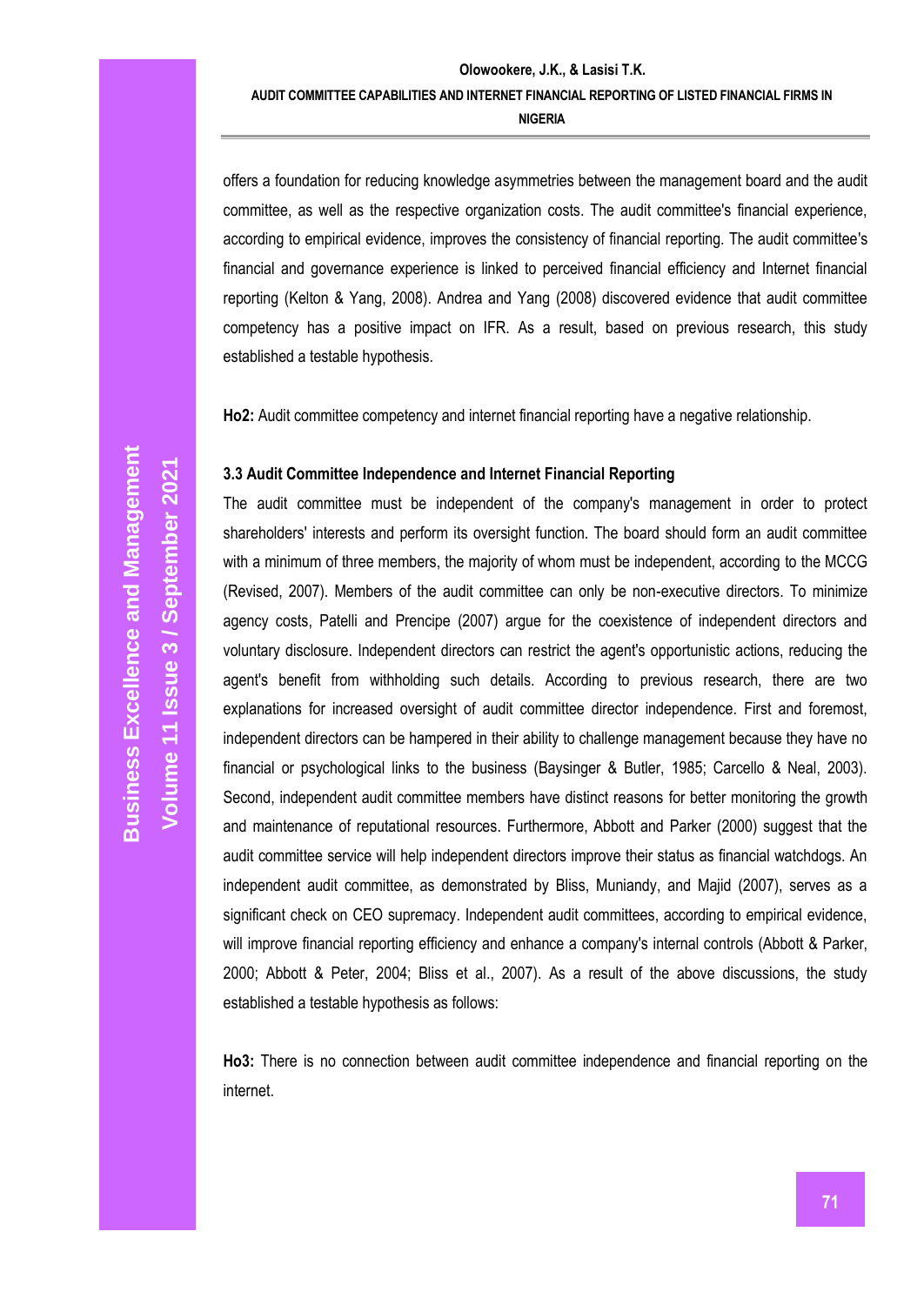### **3.4 Audit Committee Size and Internet Financial Reporting**

The audit committee must also have at least three members, according to the Code of Corporate Governance (2000). According to Raghunandan & Rama (2007), the composition of the audit committee affects the number of meetings. It is suggested that increasing the frequency of meetings would result in more efficient supervision. Vafeas (1999) argued, however, that a larger audit committee may result in inefficient governance due to the frequent meetings that result in increased expenses. Firms with a higher percentage of audit committee members who are considered financial experts are more likely to participate in IFR, according to Kelton and Yang (2008). According to Beasley (1996), the size of the committee is positively related to their ability to monitor disclosure decisions, while Bushee et al. (2014) reported that such conduct is considered inadequate governance due to a lack of accountability and honesty in the company's management and control. Following a study of previous research, a testable hypothesis has been established.

**Ho4:** There is no significant relationship between the size of an audit committee and financial reporting on the internet.

### **4. METHODOLOGY**

Since the study tests relationships between audit committee capabilities and internet financial reporting of listed financial firms in Nigeria, it uses a correlation analysis design. As at April. 2020, the total number of only financial firms in Nigeria Stock Exchange is fifty-two (52), therefore, this made up of the study's population. These financial institutions were chosen because of their unique significance to Nigeria's economy. The sample for this study is calculated using the judgemental sampling process, which is based on the following four (4) criteria: (i) the companies must have websites that publish financial and non-financial information; (ii) the websites must not be under construction; (iii) the companies must have all available data during the study period; (iv) the company must have been listed a year prior to 2014. It is only forty-four (44) financial firms that have complete data for the periods of study, therefore, they were selected as sample size for this study. Secondary panel data were collected from selected forty-five (44) listed financial firms on the Nigeria Stock Exchange for the report. The data for the dependent variable of internet financial reporting was obtained from the websites of the selected companies, while the data for audit committee capabilities was obtained from the non-financial statements portion of the annual reports and accounts of sample listed financial firms in Nigeria for the five (5) years financial periods from January, 2014 to December, 2018. In the study, the STATA software was used to analyse the data on the relationship between audit committee capabilities and internet financial reporting running pooled ordinary least square (POLS) regression analysis. To ensure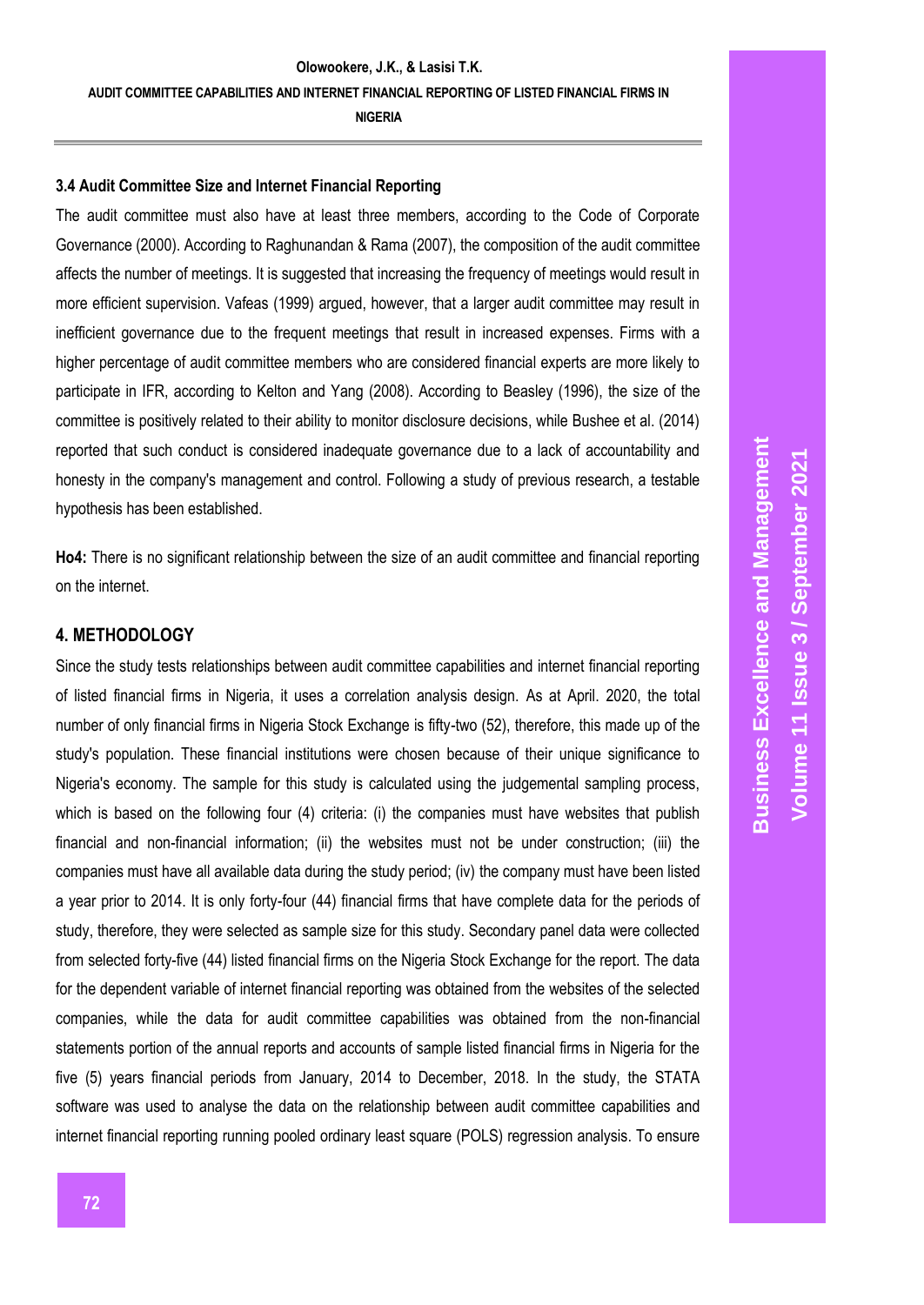the reliability of the data, the researchers employed diagnostic tests for normality, multicollinearity, and heteroskedasticity. As Gujarati and Porter (2009) point out, the main goal is to protect against deception.

### **4.1 Variables**

Internet financial reporting is the dependent variable, while audit committee activity, audit committee competency, audit committee independence, and audit committee size are the independent variables.

### **4.1.1 Dependent Variable**

The internet financial reporting is the study's dependent variable. Al Arussi, Selamat, and Hanefah (2011) used the Internet Disclosure Index to calculate internet financial reporting (IFR) in their study. The Internet Disclosure Index (INTDI) is calculated based on a 37-item checklist (see Appendix). A dichotomous scoring system was used, with an object receiving a 1 if it was revealed and a 0 if it was not. The IFR disclosure index is calculated using the following model:

INTDI = the total number of items revealed The total number of items that are supposed to be revealed (i.e. 37)

## **4.1.2 Independent Variables**

The research evaluates audit committee activity, audit committee competency, audit committee independence, and audit committee size as four explanatory variables based on a review of previous studies.

**Audit Committee Activity:** is measured as number of audit committee meetings held during the year (AlMatrooshi, Al-Sartawi & Sanad, 2016).

**Audit Committee Competency**: is measured as the percentage of audit committee members who are financial experts (Kelton & Yang, 2008).

**Audit Committee Independence**: is measured as the ratio of audit committee members who are independent over the period of the year (AlMatrooshi, Al-Sartawi & Sanad, 2016).

**Audit Committee Size**: is measured as the number of audit committee members during the fiscal year (AlMatrooshi, Al-Sartawi & Sanad, 2016).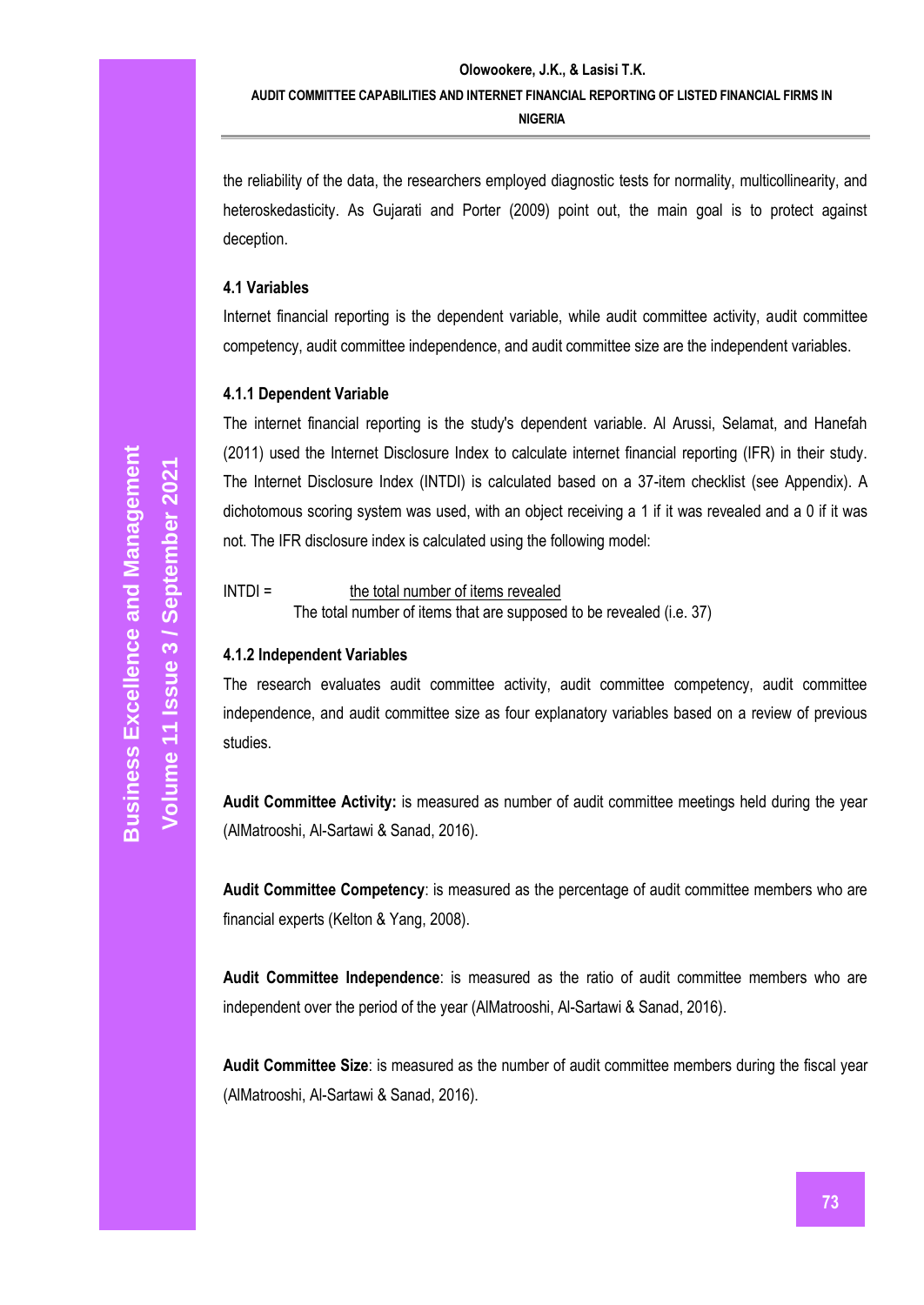### **4.2 Model Specification**

Based on theories and models adopted by AlMatrooshi, Al-Sartawi, and Sanad (2016); Kelton and Yang (2008), this study then modified their model specification as stated below:

 $INTDlit = \beta 0 + \beta 1 A U D C M A it + \beta 2 A U D C M C it + \beta 3 A U D C M it + \beta 4 A U D C M S it$ 

 $+ \varepsilon i$ 

Where:

 $INTDlit = Internet$  disclosure index for the company in i year t

 $\beta 0 = Coefficient of the constant variable$ 

 $AUDCMAit = Audit committee activity for the company in i year t$ 

 $AUDCMC$ it = Audit committee competency for the company in i year t

 $AUDCMI$ it = Audit committee independence for a company in i year t

 $AUDCMS$  = Audit committee size for a company in i year t

 $\beta$ 1,  $\beta$ 2,  $\beta$ 3,  $\beta$ 4, = Regression coefficients of independent variables

 $\epsilon i = error term$ .

## **5. FINDINGS**

### **5.1 Descriptive Statistics**

**TABLE 1: DESCRIPTIVE STATISTICS**

| Variables     | <b>Minimum</b> | Maximum   | Mean      | <b>Standard Deviation</b> |
|---------------|----------------|-----------|-----------|---------------------------|
| <b>INTDI</b>  | 24.21          | 60.01     | 40.85073  | 10.23589                  |
| <b>AUDCMA</b> |                |           | 4.363636  | 1.048829                  |
| AUDCMC        | 0.1666667      | 0.6666667 | 0.3257576 | 0.1437848                 |
| <b>AUDCMI</b> | 0.1666667      | 0.8       | 0.5070888 | 0.1293533                 |
| <b>AUDCMS</b> |                |           | 5.340909  | 1.149611                  |

Source: Output generated using STATA 13.

Table 1 reveals the descriptive statistics of the variables of the study. It showed that internet financial reporting (INTDI) has a minimum value of 24.21 with a maximum value of 60.01 while the mean value and standard deviation value are 40.85073 and 10.23589 respectively. However, the minimum and maximum values of audit committee activity (AUDCMA) are 3 and 8 respectively while the mean value is 4.363636 with a standard deviation of 1.048829. Moreover, the results from table 1 disclosed that mean of the audit committee competency (AUDCMC) of the sample firms is 0.3257576 with a standard deviation of 0.1437848 while the minimum and maximum proportional values are 0.1666667 and 0.6666667 respectively. Furthermore, the descriptive findings revealed that the mean value of audit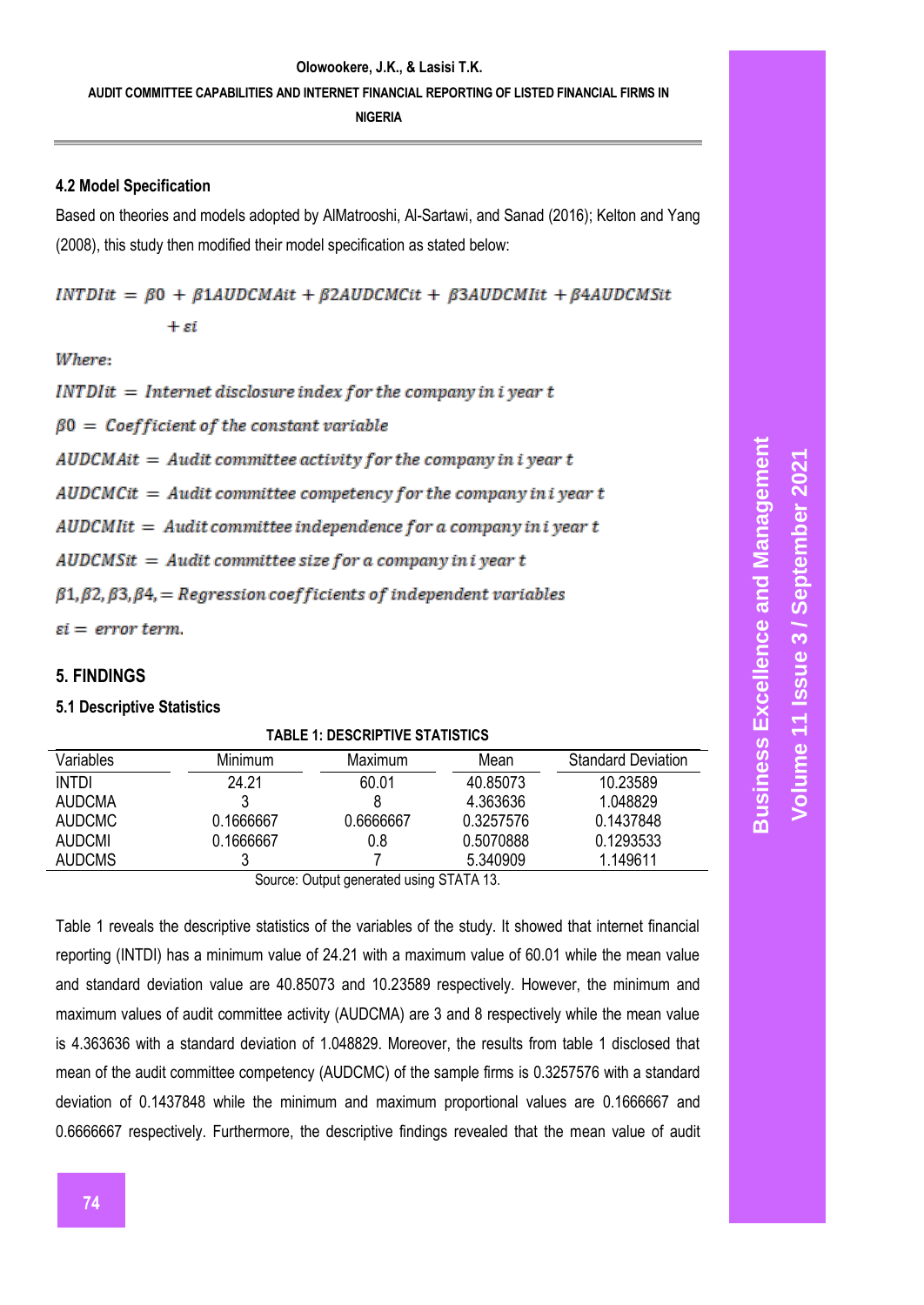committee independence (AUDCMI) is 0.5070888 with a standard deviation of 0.1293533, and the minimum and maximum proportion values are 0.1666667 and 0.8, respectively. Furthermore, the sample firms' minimum and maximum proportion of audit committee size (AUDCMS) are 3 and 7, respectively, with a standard deviation of 1.149611 and a mean value of 5.340909.

### **5.2 Correlations Matrix**

The results from table 2 of the correlation matrix showed that all four independent variables audit committee activity (AUDCMA), the audit committee competency (AUDCMC), audit committee independence (AUDCMI), and audit committee size (AUDCMS) are positively correlated with internet financial reporting (INTDI). However, the results from table 2 that the highest correlation between independent variables is 0.35, and that occurred between audit committee competency and audit committee size. Judge, Griffiths, Hill, Luthepohl, and Lee (1985) suggest that simple correlation between independent variables should not be considered harmful until they exceed 0.8 or 0.9.

| <b>INTDI</b> | <b>AUDCMA</b> | <b>AUDCMC</b> | <b>AUDCMI</b>                              | <b>AUDCMS</b>          |
|--------------|---------------|---------------|--------------------------------------------|------------------------|
|              |               |               |                                            |                        |
| 0.2007       |               |               |                                            |                        |
| 0.1428       | $-0.2693$     |               |                                            |                        |
| 0.0057       | 0.1047        | 0.1967        |                                            |                        |
| 0.0636       | 0.00671       | $-0.3526$     | $-0.2199$                                  |                        |
|              |               |               | $\mathbf{a}$ . $\mathbf{a}$ . $\mathbf{b}$ | $\sim$ 1.1.1.0 TATA 40 |

**TABLE 2: CORRELATION MATRIX OF DEPENDENT AND INDEPENDENT VARIABLES**

Source: Output generated using STATA 13.

### **5.3 Diagnostic Test**

Based on the assumptions of regressions concerning panel data, which require the model to be fit and unbiased for valid interpretations and conclusions, this study, therefore, carried out multicollinearity and homoskedasticity tests.

### **5.3.1 Multicollinearity Test**

The study carried out a multicollinearity test to check if the high correlations exist between independent variables which will mislead the result of the study. The study used variance inflation factor (VIF) and the tolerance value as an advance measure to check for the existence of multicollinearity. The general rule is that if the variables have a VIF greater than 10 and tolerance values less than 0.10, there is a strong indication of multicollinearity (Gujarati & Porter, 2009). Table 3 shows that there is no problem with multicollinearity because all tolerance values are greater than 0.10 and all VIF are less than 10.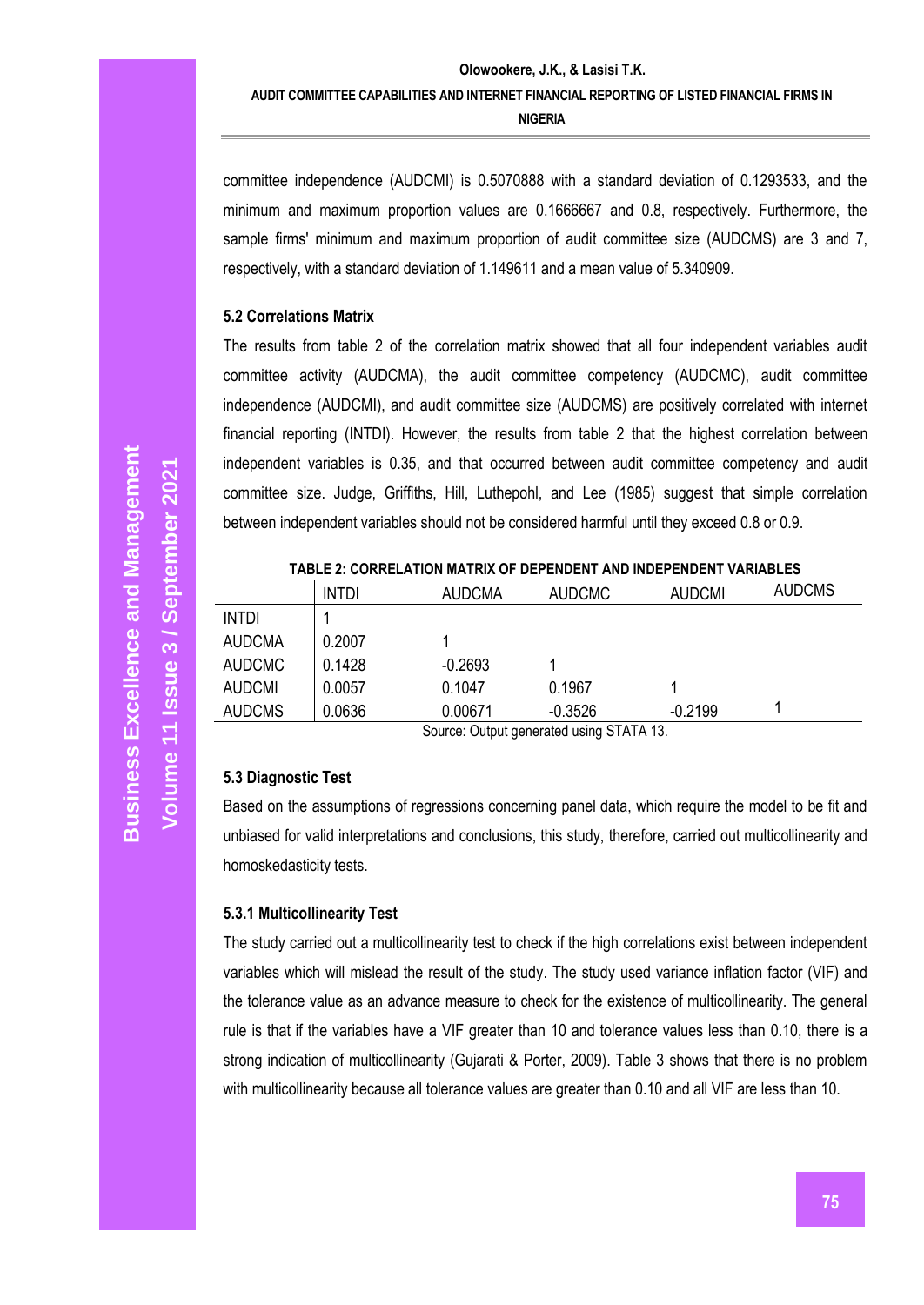## **Olowookere, J.K., & Lasisi T.K. AUDIT COMMITTEE CAPABILITIES AND INTERNET FINANCIAL REPORTING OF LISTED FINANCIAL FIRMS IN**

**NIGERIA**

**TABLE 3: RESULTS OF MULTICOLLINEARITY TEST**

| TABLE 3: RESULTS OF MULTICOLLINEARITY TEST |      |           |  |  |  |
|--------------------------------------------|------|-----------|--|--|--|
| Variables                                  | VIF  | Tolerance |  |  |  |
| <b>AUDCMC</b>                              | 1.26 | 0.791491  |  |  |  |
| <b>AUDCMS</b>                              | 1.17 | 0.852054  |  |  |  |
| <b>AUDCMA</b>                              | 1.11 | 0.901602  |  |  |  |
| <b>AUDCMI</b>                              | 1.10 | 0.910195  |  |  |  |
| Mean VIF                                   | 1.16 | -------   |  |  |  |

Source: Output generated using STATA 13.

### **5.3.2 Heteroskedasticity Test**

The study carried out a homoskedasticity test as one of the assumptions of multiple regression which state that the variance of the errors must be constant. If the errors do not have a constant variance, they are said to be heteroskedastic (Gujarati & Porter 2009). However, the Breusch-Pagan\Cook-Weisberg test was employed to test the presence of heteroskedasticity. Based on the result from table 4 which showed the p-value is greater than 5%. Therefore, there is no evidence for the presence of heteroskedasticity.

### **TABLE 4: BREUSCH-PAGAN / COOK-WEISBERGTEST FOR HETEROSKEDASTICITY**

| Test                                     | <b>Chi-square</b> | Prob>chi2 |  |
|------------------------------------------|-------------------|-----------|--|
| Breusch-Pagan / Cook-Weisberg            | 3.29              | 0.0696    |  |
| Source: Output generated using STATA 13. |                   |           |  |

### **5.4 Regression Results**

Table 5 presents the results obtained from regression analysis.

| TABLE 5: REGRESSION RESULTS |                    |             |       |  |  |
|-----------------------------|--------------------|-------------|-------|--|--|
| <b>Model Summary</b>        |                    |             |       |  |  |
| No. of Observation          |                    | 220         |       |  |  |
| F-statistic                 |                    | 6.03        |       |  |  |
| Prob. > F                   |                    | 0.0001      |       |  |  |
| R-square                    |                    | 0.1008      |       |  |  |
| Adj. R-squared              |                    | 0.0841      |       |  |  |
| <b>Variables</b>            | <b>Coefficient</b> | t-statistic | Sig.  |  |  |
| <b>AUDCMA</b>               | 2.632469           | 3.96        | 0.000 |  |  |
| <b>AUDCMC</b>               | 19.27367           | 3.72        | 0.000 |  |  |
| <b>AUDCMI</b>               | $-3.723874$        | $-0.69$     | 0.488 |  |  |
| <b>AUDCMS</b>               | 1.162718           | 1.86        | 0.064 |  |  |
| (Constant)                  | 18.76341           | 3.16        | 0.002 |  |  |

Source: Output generated using STATA 13.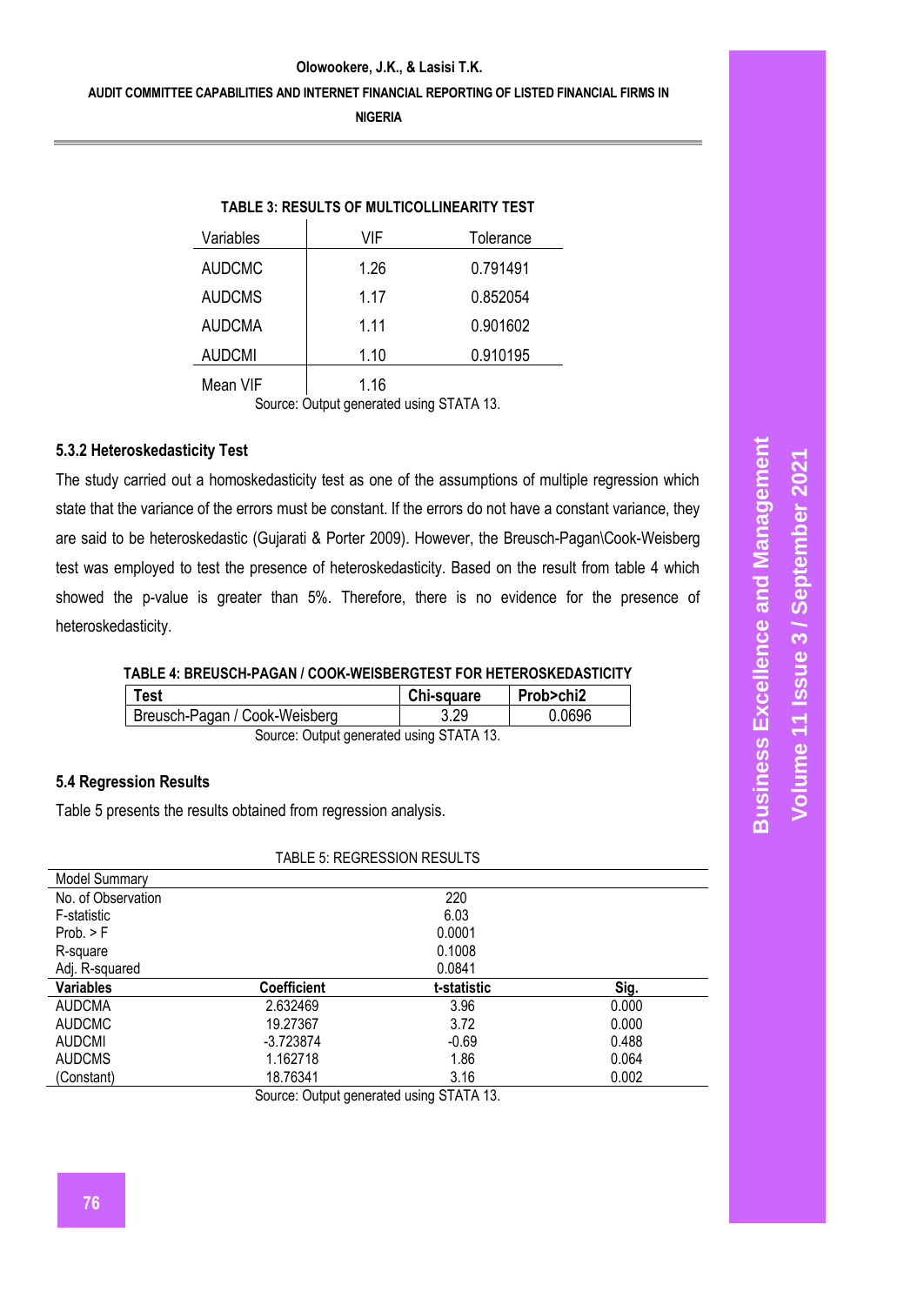### **6. DISCUSSIONS**

In line with results from table 5 regression, the audit committee activity (AUDCMA) has a coefficient value of 2.63, and a p-value of 0.000. The positive coefficient value indicates that there is a significant positive relationship between audit committee activity and internet financial reporting of Nigerian listed financial firms. This means that for every one unit increase in audit committee activity among Nigeria's publicly traded financial companies, their internet financial reporting increases by 2.63 percent. AlMatrooshi, Al-Sartawi, and Za Sanad all came to the same conclusion as this report (2016). Meanwhile, the results of this study contradict those of Parlakkaya, Kahraman and Cetin (2015), who found no connection between the frequency of board audit meetings and internet financial reporting.

According to the regression results in table 5, audit committee competency has a coefficient value of 19.27, and a p-value of 0.000, indicating that it is less than a 5% degree of significance. Therefore, there is a positive significant relationship between audit committee competency and internet financial reporting of listed financial firms in Nigeria. This result is consistent with our a priori expectation. This implies that for every unit increase in audit committee competency, listed financial firms in Nigeria's internet financial reporting would increase by 19.27 percent. The study's results are consistent with those of Kelton and Yang (2008), but they contradict those of Yap, Saleh, and Abessi (2011).

The audit committee independence has a coefficient value of -3.72, and p-value of 0.488, which is higher than the 5% level of significance, according to the regression results in table 5. This shows that audit committee independence has no significant relationship with internet financial reporting of listed financial firms in Nigeria. Based on our predictions, this result is not what we predicted. This means that the audit committee's proportion of independent directors has no bearing on the extent of internet financial reporting. This study's findings are consistent with those of AlMatrooshi, Al-Sartawi, and Za Sanad (2016) and Yap, Saleh, and Abessi (2011), who found no connection between audit committee independence and internet financial reporting. Meanwhile, the results of this research contradict those of Parlakkaya and Cetin (2015), who discovered a significant connection between several independent directors and internet financial reporting in their study.

The outcomes from table 5 shows that the scale of the audit committee has a coefficient of 1.16 while the significant value is 0.064, which is greater than the 5% level of significance. This, on the other hand, revealed that there is no connection between the size of the audit committee and the financial reporting of listed financial firms in Nigeria on the internet. Based on this finding, the number of directors who join audit committees has no bearing on the extent to which listed financial firms in Nigeria disclose financial reports on the internet. This outcome is not what we expected based on our assumptions. This study's findings are consistent with those of Yap, Saleh, and Abessi (2011), but they contradict those of Kelton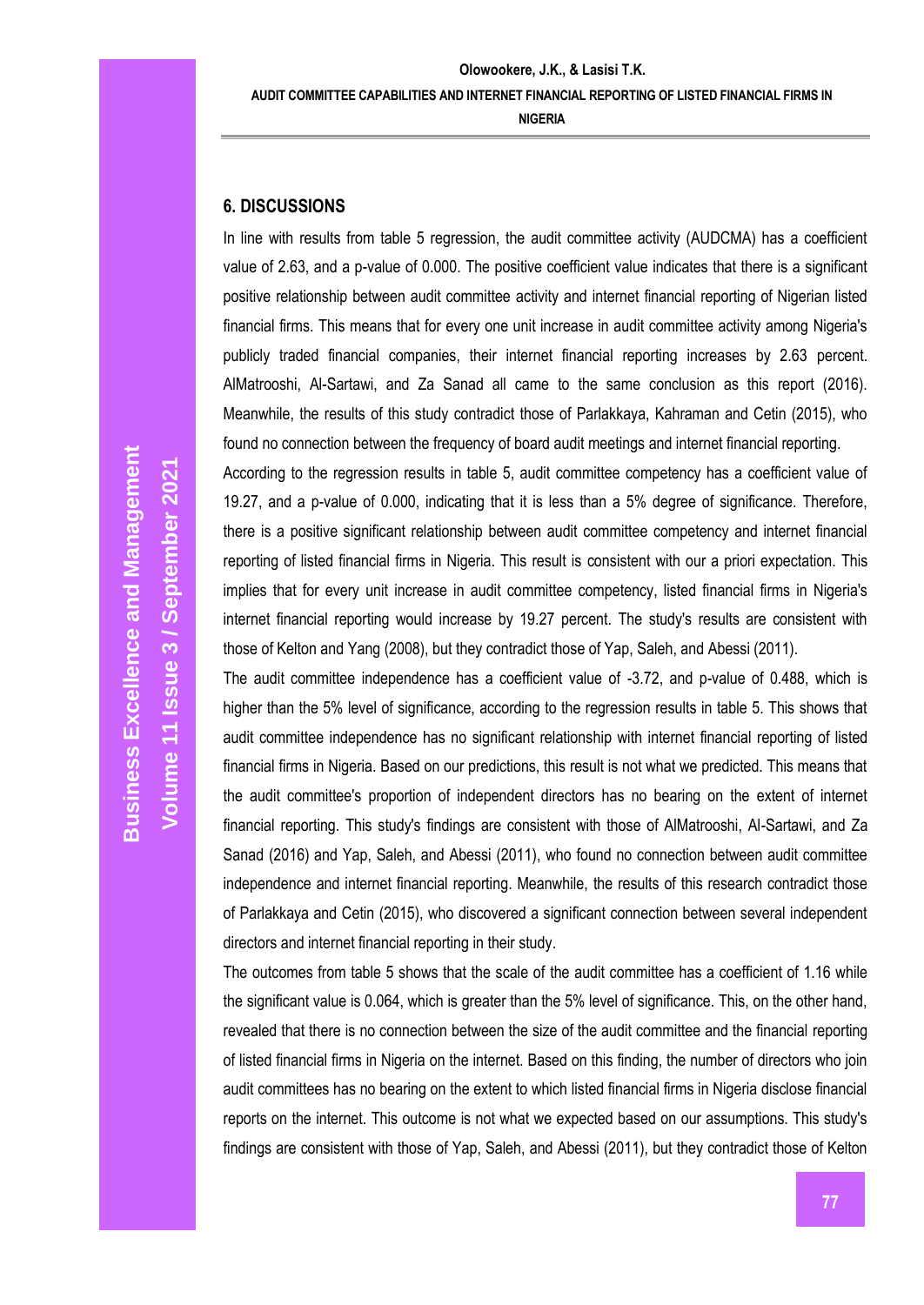and Yang (2008); AlMatrooshi, Al-Sartawi, and Sanad (2016), who found an important positive relationship between board audit committee size and internet financial reporting.

## **7. CONCLUSIONS**

It is concluded that there is a positive significant relationship between audit committee activity (meeting) and internet financial reporting of listed financial firms in Nigeria. This suggests that audit committee activity (meeting) has an effect on the quality of internet financial reporting. The frequent board audit meeting will encourage the disclosure of financial records on the internet. Furthermore, the study finds that audit committee competence has a major positive impact on financial reporting on the internet. This suggests that financial companies with a larger number of directors with financial experience on the board audit committee are more likely to publish their financial data on the internet. Furthermore, the study finds that audit committee independence has little bearing on internet financial reporting. Finally, the study finds that the scale of the audit committee has no bearing on the amount of online financial reporting. As a result, the study suggests that regulators allow businesses to disclose financial details through their websites. A series of lectures or workshops should be held to inform the board and management about how the implementation of internet financial reporting will draw in more shareholders, increase transparency, and save money, according to the analysis.

### **REFERENCES**

- Abbott, L., Parker, S. and Peters, G. (2004). Audit committee characteristics and restatements. A study of the efficacy of certain blue-ribbon committee recommendations. Auditing. *A Journal of Practice and Theory, 23*, 69-87.
- Abbott*,* L.J. & Parker*,* S. (2000). Audit committee characteristics and auditor choice. Auditing. *A Journal of Practice and Theory, 19*(2), 47-66.
- Abdillah, M. R. (2016a). pengaruh efektivitas komite audit terhadap pengungkapan internet financial reporting (IFR) (studi empiris pada perusahaan manufaktur yang terdaftar di Bursa Efek Indonesia Tahun 2013). *Dinamika Ekonomi-Jurnal Ekonomi dan Bisnis*, *7(2).*
- Adebimpe, O. U. & Ikenna, E. A. (2013). Internet financial reporting and company characteristics: A case of quoted companies in Nigeria. *Research Journal of Finance and Accounting, 4*(12), 72- 80.
- Agboola, A. A., & Salawu, M. K. (2012). The determinants of internet financial reporting: Empirical evidence from Nigeria. *Research Journal of Finance and Accounting. 3*(11), 95 - 105.
- Akhtaruddin, M., & Haron, H. (2010). Board ownership, audit committees' effectiveness, and corporate voluntary disclosures. *Asian Review of Accounting, 18*(3), 245-259.
- Al Arussi, A. S., Selamat, M. H., & Hanefah, M. M. (2011). The determinants of internet financial disclosure: The perspective of Malaysian listed companies. *International Journal of Management Studies*, *18*(1), 1-29.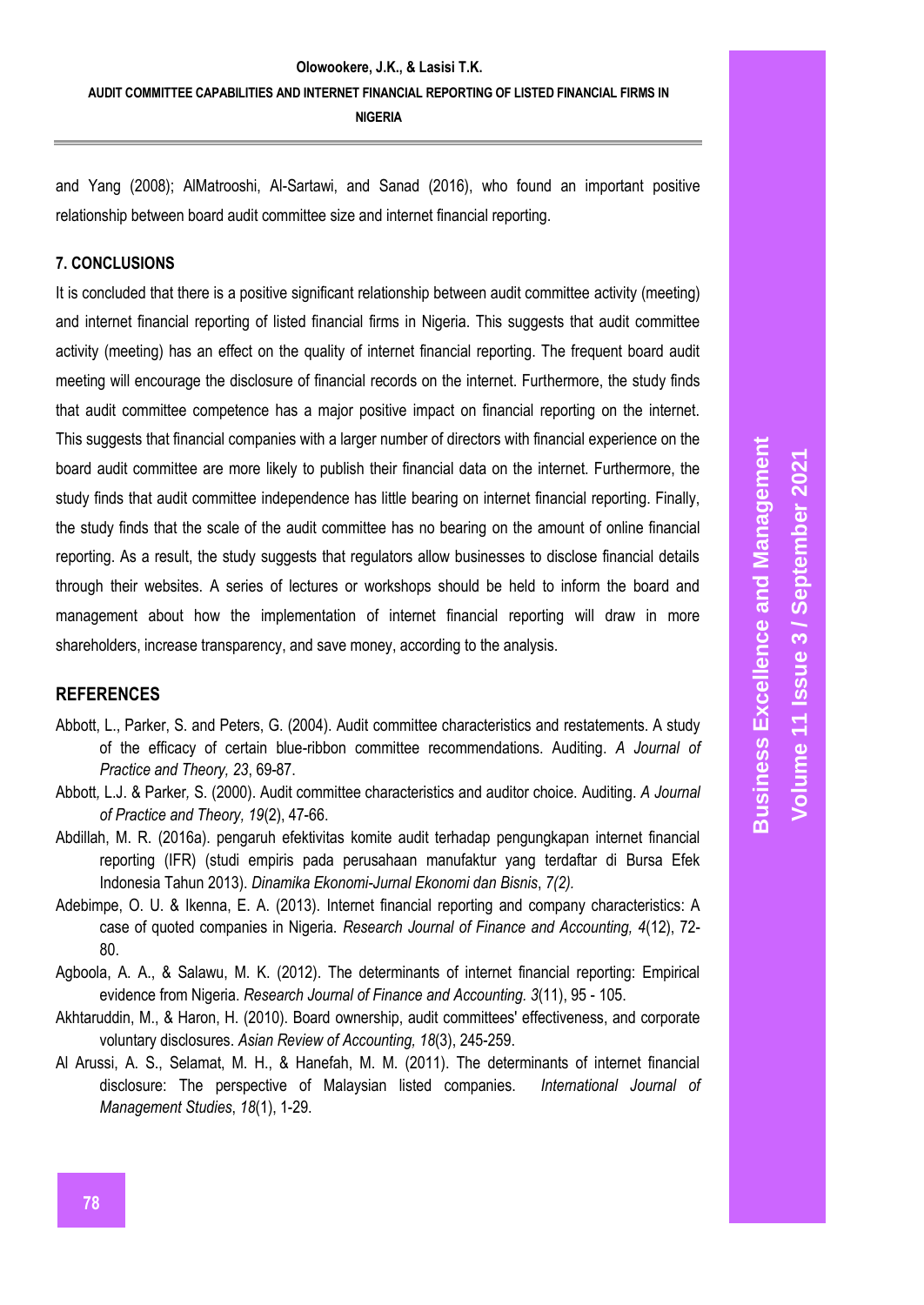**Volume 11 Issue** 

**/ September 2021**

#### **Olowookere, J.K., & Lasisi T.K.**

### **AUDIT COMMITTEE CAPABILITIES AND INTERNET FINANCIAL REPORTING OF LISTED FINANCIAL FIRMS IN**

#### **NIGERIA**

- AlMatrooshi, S.A.S., Al-Sartawi, A.M.A., & Sanad, Z. (2016). Do audit committee characteristics of Bahraini listed companies affect the level of internet financial reporting? *Corporate Ownership and Control Journal, 13*(2), 130-146.
- Baysinger*,* B.D. & Butler*,* H.N. (1985). Corporate governance and the board of directors: performance effects of changes in board composition. *Journal of Law, Economics and Organisation, 1*(Fall), 101-124.
- Beasley, M. (1996). An empirical analysis of the relation between the board of director composition and financial statement fraud. *The Accounting Review*, *71*, 443–465.
- Bliss*,* M.A.*,* Muniandy, B. & Majid, A. (2007). CEO duality*,* audit committee effectiveness and audit risks: a study of the Malaysian market. *Managerial Accounting Journal, 22*(3), 716-728.
- Bronson, S.N., Carcello, J.V., & Raghunandan, K. (2006). Firm characteristics and voluntary management reports on internal control. *Auditing 25*(2), 25–39.
- Bushee, B, Carter, M, & Gerakos, J. (2014). Institutional investor preferences for corporate governance mechanisms. *Journal of Management Accounting Research, 26*(2), 123-149.
- Carcello, J.V., & Neal, T.L. (2003). Audit committee characteristics and auditor dismissals following ''new" going concern audit reports. *The Accounting Review 75*(1), 95–117.
- Dhaliwal, D., Naiker, V., & Navissi, F. (2010). The association between accruals quality and the characteristics of accounting experts and mix of expertise on audit committees. *Contemporary Accounting Research, 27*(3), 787-827.
- Dutta, P. and Bose, S. (2007). Web-based corporate reporting in Bangladesh: an exploratory study. *The Cost and Management, 35*(6), 29-45.
- Gowthorpe, C. & Flynn, G. (2001). *Smaller listed companies*' *financial reporting on the internet 2000/2001*, Institute of Chartered Accountants in England and Wales, London, UK.
- Green, G. & Spaul, B. (1997). "Digital Accountability", *Accountancy*, International Edition, May, 49–50.

Gujarati, D. & Porter, D. (2009). *Basic Econometrics*, 5th edition, New York: McGraw-Hill.

- Hezadeen, A.H., Djamhuri, A., & Widya, Y. (2016). Corporate governance and internet financial reporting in Indonesia: an empirical study on Indonesian manufacturing companies. *The International Journal of Accounting and Business Society, 24*(2), 36-47.
- Jao, R., Mediaty, Hamzah, D., Winar, K., & Laba, A. (2019). The effect of the board of commissioners and audit committees' effectiveness on internet financial reporting. *International Journal of Academic Research in Accounting, Finance and Management Sciences, 9*(2), 37-48.
- Kelton, A. S. & Yang, Y. (2008). The impact of corporate governance on the internet financial reporting. *Journal of Accounting and Public Policy*, 27, 62-87.
- Madi, H, Ishak, Z, & Manaf, N. (2014). The impact of audit committee characteristics on corporate voluntary disclosure. *Procedia - Social and Behavioural Sciences, 164*, 486-492.

Mallin, C. (2007). *Corporate governance.* New York, Oxford University Press.

- Monday, I. I. & Nancy, A. (2016). Determinant of voluntary disclosure quality in emerging economies: Evidence from firms listed in Nigeria Stock Exchange. *International Journal of Research in Engineering & Technology*, *4*(6), 37-45.
- Mustafa, M.O.A & Lasisi, T.K. (2018). Determinants of internet financial reporting: Evidence from selected companies listed on Nigeria stock exchange. *International Journal of Innovative Research and Advanced Studies, 5*(1), 232-241.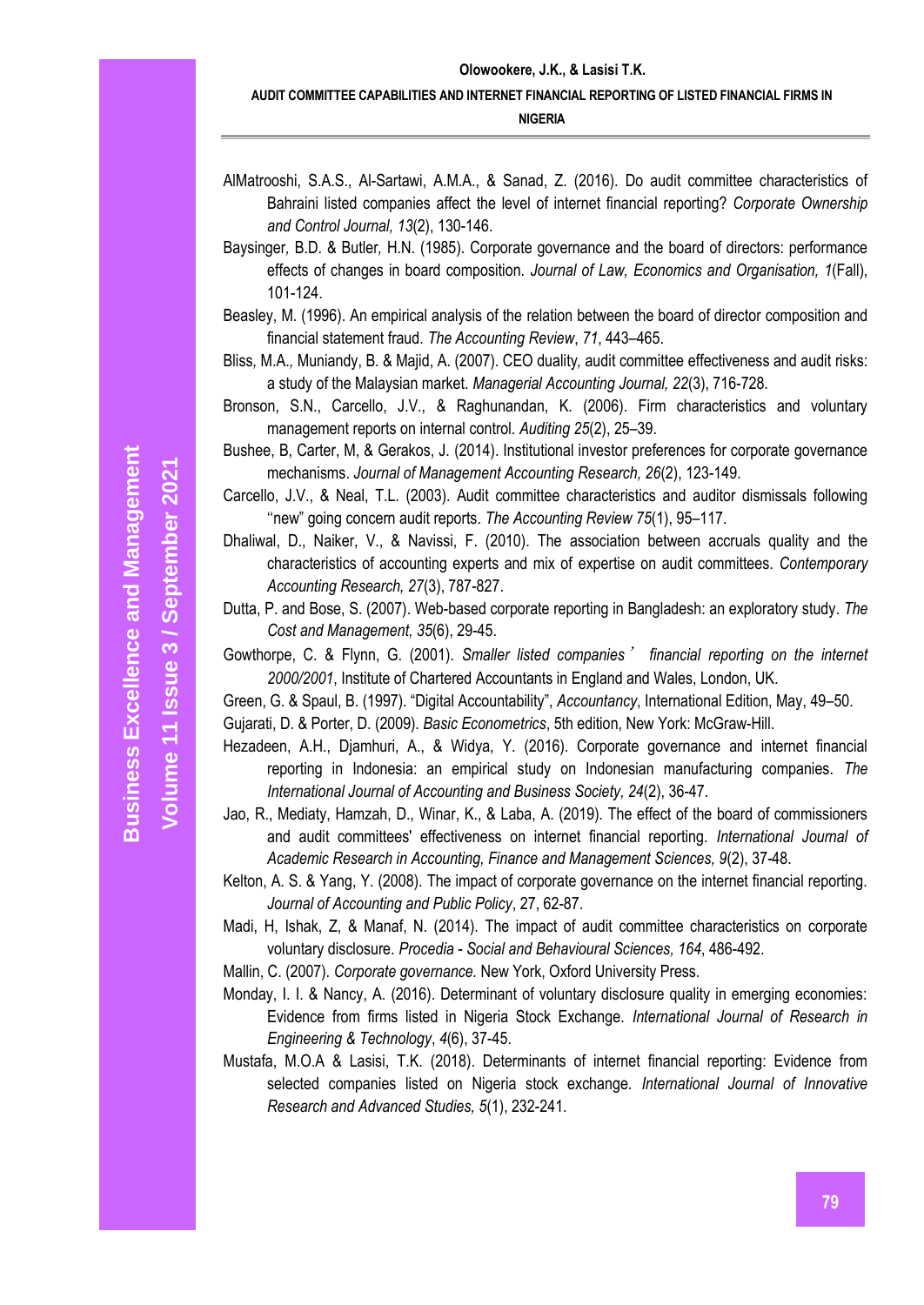- Mustafa, M.O.A., Salaudeen, Y.M., & Lasisi, T.K. (2018). Corporate governance mechanism and internet financial reporting of listed companies in Nigeria. *Research Journal of Finance and Accounting, 9*(14), 90-101.
- Nat, O. (2013). An appraisal of audit committees of public companies in Nigeria. Available online at: <http://ssrn.com/abstract=1641603> (Accessed on 20/06/2021).
- Parlakkaya, R, Kahraman, U. & Cetin, H. (2015). The effects of corporate governance on the level of internet financial reporting: evidence from Turkish companies. *International Journal of Social, Behavioral, Educational, Economic, Business and Industrial Engineering, 9*(3), 920-924.
- Patelli*,* L. & Prencipe, A. (2007). The relationship between voluntary disclosure and independent directors in the presence of a dominant shareholder. *European Accounting Review, 16*(1), 5-33.
- Puspitaningrum, D., & Atmini, S. (2012). Corporate governance mechanism and the level of internet financial reporting: Evidence from Indonesian companies. *Procedia Economics and Finance*, *2*, 157-166.
- Raghunandan, K., & Rama, D. (2007). Determinants of audit committee diligence. *Accounting Horizons, 21*(3), 265-279.
- Salawu, M. K. (2013). The extent and forms of voluntary disclosure of financial information on the internet in Nigeria: An exploratory study. *International Journal of Financial Research*, *4*(1), 110– 119.
- Sanni, M. R., Akinpelu, Y. A., Fatona, L. A. & Olatunde, J. O. (2009). 'Internet financial reporting by commercial banks in Nigeria', *Economic and Policy Review*, 15(4).
- Vafeas, N. (1999). Board meeting frequency and firm performance. *Journal of Financial Economics,*  53(1), 113-42.
- Velte, P. & Stiglbauer, M. (2011). Impact of audit committees with independent financial experts on accounting quality. An empirical analysis of the German capital market. *Problems and Perspectives in Management*, 9(4), 17-33.
- Yap, K., Saleh, Z, & Abbesi, M. (2011). Internet financial reporting and corporate governance in Malaysia. *Australian Journal of Basic and Applied Sciences, 5*(10), 1273-1289.
- Yusuf (2013). Internet corporate financial reporting: A study of quoted Nigerian companies. *African Journal of Accounting, Auditing, and Finance*, *2*(3) 233-259.

## **APPENDIX**

## **1A. Financial Information Disclosure Checklist**

| S/N            | <b>Content</b>                                            |
|----------------|-----------------------------------------------------------|
| $\overline{1}$ | Quarterly report of the current year                      |
| $\overline{2}$ | Quarterly report of past years                            |
| 3              | Half-year report of the current year (interim statements) |
| -4             | Half-year report of past years (interim statements)       |
| -5             | Annual report of the current year (full text)             |
| 6              | Annual report of past years (full test)                   |
| $\overline{7}$ | Annual report of the current year (excerpt)               |
| 8              | Annual report of past years (excerpt)                     |
| 9              | Auditor report of the current year                        |
| 10             | Auditor's report of past years                            |
|                |                                                           |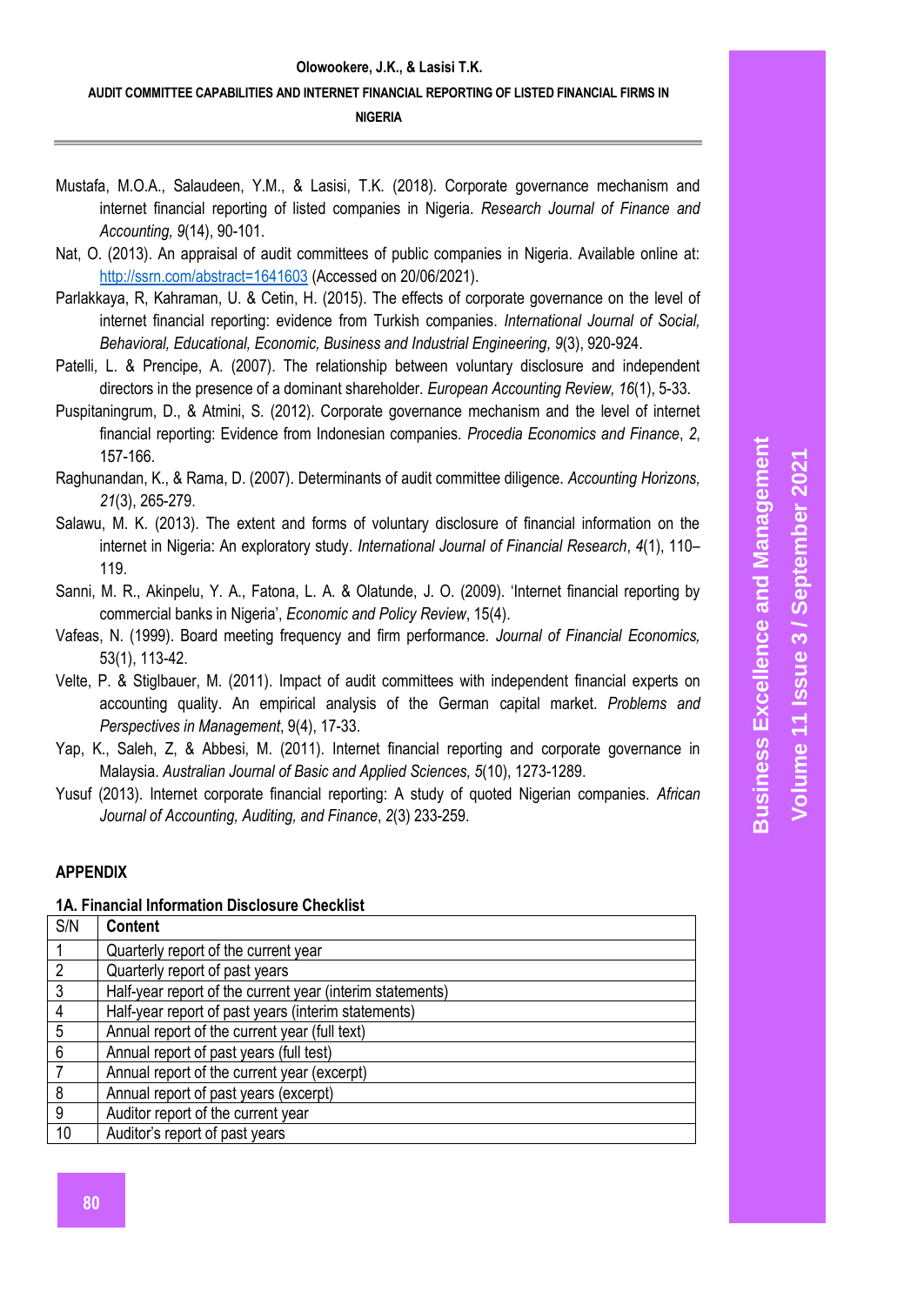### **Olowookere, J.K., & Lasisi T.K.**

## **AUDIT COMMITTEE CAPABILITIES AND INTERNET FINANCIAL REPORTING OF LISTED FINANCIAL FIRMS IN**

**NIGERIA**

| 11 | Statement of Financial Position (Balance Sheet) of the current year     |
|----|-------------------------------------------------------------------------|
| 12 | Statement of Financial Position (Balance Sheet) of past years           |
| 13 | Income statement of the current year (Profit and loss account)          |
| 14 | Income statement of past years                                          |
| 15 | Cash flow statement of the current year                                 |
| 16 | Cash flow statement of past years                                       |
| 17 | Notes to financial statements for the current year                      |
| 18 | Notes to financial statements of past years                             |
| 19 | Segmental reporting by a line of business in current year annual Report |
| 20 | Summary of the key ratio over at least three years                      |
| 21 | <b>Five Years Financial Summary</b>                                     |
| 22 | Accounting policies                                                     |
| 23 | The information providing a dividend reinvestment plan                  |
| 24 | Value Added Statement                                                   |
| 25 | Chairman's Report                                                       |
| 26 | Annual Report in PDF format                                             |
| 27 | Annual Report in HTML format                                            |
| 28 | Members of the Board of Directors                                       |
| 29 | Statement of Changes in Shareholders' Equity                            |
| 30 | <b>Corporate Social Responsibility Report</b>                           |
| 31 | Historical share prices                                                 |
| 32 | Code of conduct and ethics for directors, officers, and employee        |
| 33 | Shareholder information                                                 |
| 34 | Directors shareholding information                                      |
| 35 | Annual general meetings information                                     |
| 36 | Link to Nigeria Stock Exchange websites                                 |
| 37 | Projected information                                                   |

**Source**: Adapted from Salawu (2012)

## **1b. Data Output Generated from Stata 13**.

## **Descriptive Test**

tabstat intdi audcma audcmc audcmi audcms, statistics( mean max min sd )

|    |  | stats intdi audcma audcmc audcmi audcms             |  |
|----|--|-----------------------------------------------------|--|
|    |  | mean   40.85073 4.363636 .3257576 .5070888 5.340909 |  |
| -7 |  | max   60.01 8 .6666667 .8                           |  |
|    |  | min   24.21 3 .1666667 .1666667 3                   |  |
|    |  | sd   10.23589 1.048829 .1437848 .1293533 1.149611   |  |

**Volume 11 Issue** 

**/ September 2021**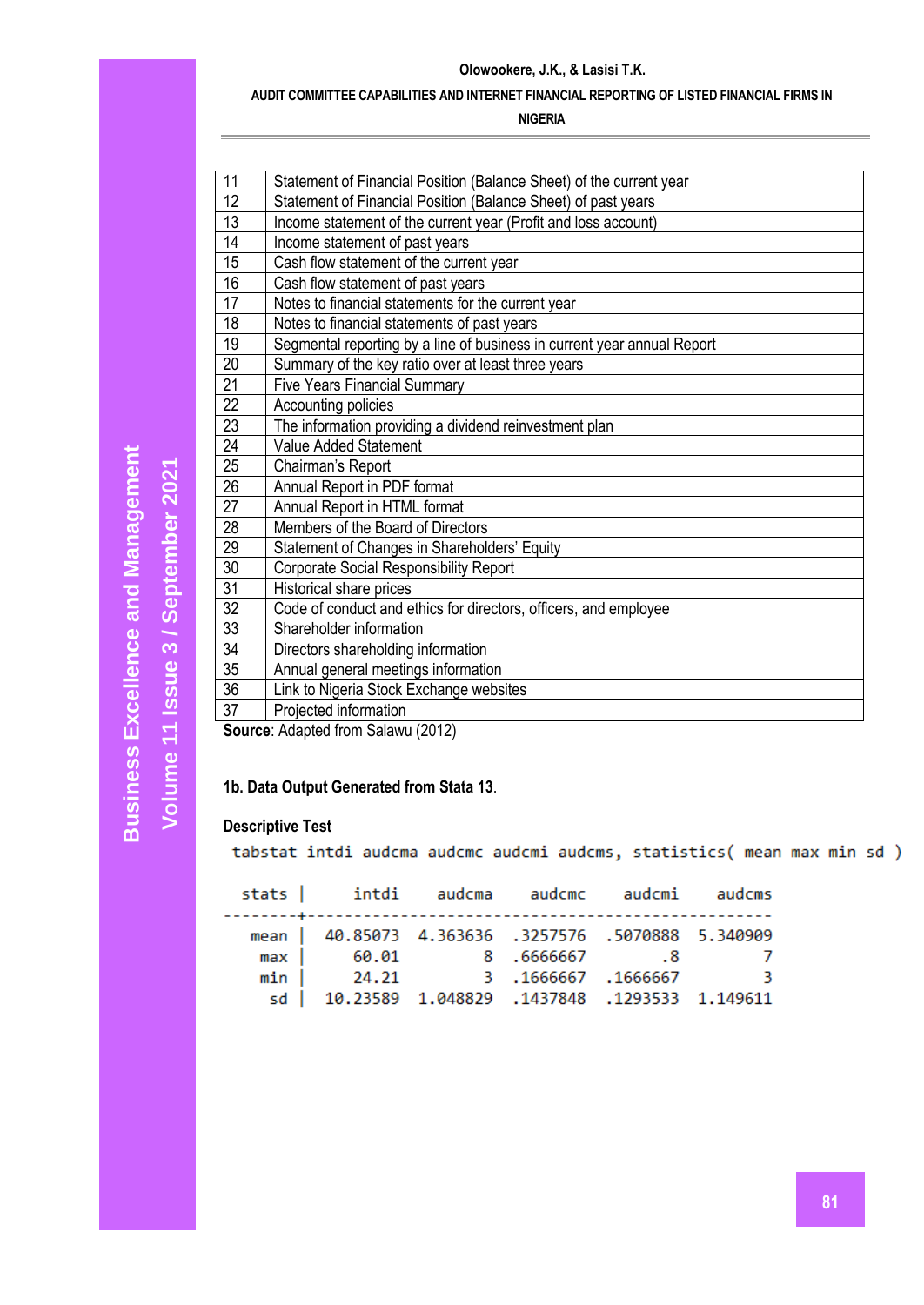### **Olowookere, J.K., & Lasisi T.K.**

**AUDIT COMMITTEE CAPABILITIES AND INTERNET FINANCIAL REPORTING OF LISTED FINANCIAL FIRMS IN** 

**NIGERIA**

**Correlation Test**

correlate intdi audcma audcmc audcmi audcms  $(obs=220)$ 

|                                           |                                                                          |                                                                      | intdi audcma audcmc audcmi audcms |  |
|-------------------------------------------|--------------------------------------------------------------------------|----------------------------------------------------------------------|-----------------------------------|--|
| ------------- <del>-</del> ----<br>audcmi | intdi   1.0000<br>audcma 0.2007 1.0000<br>audcmc   0.1428 -0.2693 1.0000 | -------------------------------<br>$0.0057$ $0.1047$ $0.1967$ 1.0000 |                                   |  |
|                                           | audcms   0.0636 0.0671 -0.3526 -0.2199 1.0000                            |                                                                      |                                   |  |

### **Multicollinearity Test**

estat vif

| Variable                               | VTF                          | 1/VIF                                        |
|----------------------------------------|------------------------------|----------------------------------------------|
| audcmc  <br>audcms<br>audcma<br>audcmi | 1.26<br>1.17<br>1.11<br>1.10 | 0.791491<br>0.852054<br>0.901602<br>0.910195 |
| Mean VIF                               | 1.16                         |                                              |

### **Heteroskedasticity Test**

. estat hettest

Breusch-Pagan / Cook-Weisberg test for heteroskedasticity Ho: Constant variance Variables: fitted values of intdi

| chi2(1)       | = | 3.29   |
|---------------|---|--------|
| Prob $>$ chi2 |   | 0.0696 |